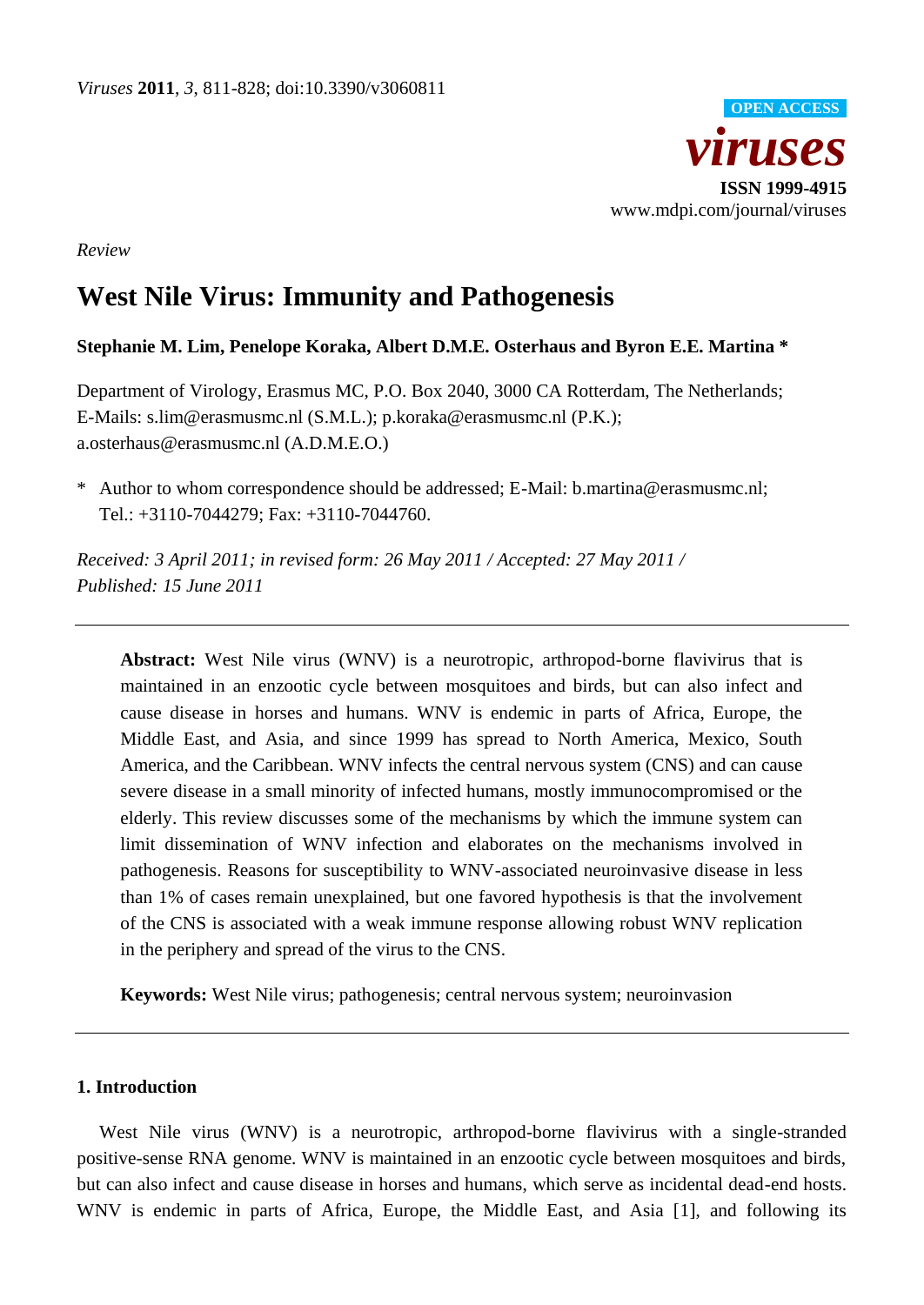emergence in the United States in 1999 it has rapidly spread across North America, and has recently been reported in Mexico, South America, and the Caribbean [2–4]. Currently, no specific therapy or vaccine has been approved for use against WNV infection in humans.

Epidemiological studies indicated that the frequency and severity of clinical illness increases with age [5–7]. Infection with WNV remains asymptomatic in the majority of cases or results in West Nile fever (a mild flu-like illness) in approximately 20 to 30% of infected cases [7–9]. Symptoms are of sudden onset and may include malaise, eye pain, headache, myalgia, gastro-intestinal discomfort and rash [8,10–13]. A small percentage of cases may develop encephalitis, meningitis, or acute flaccid paralysis (AFP) [6,7,13], and long-term neurological sequelae are common in more than 50% of these cases [14–18]. Disease manifestation is explained by neuronal damage in several regions of the brain. The fatality rate for hospitalized encephalitic cases is approximately 10%, with increased risk for patients with compromised immune systems, advanced age and with underlying conditions such as diabetes mellitus [19].

Despite the significance of central nervous system (CNS) pathology in severe disease, the mechanisms by which WNV and other encephalitic flaviviruses cause neuronal injury *in vivo* have not been completely elucidated. The increased risk for immunosuppressed patients seems to suggest that an intact immune system is essential for the control of WNV infection. Although peripheral immune responses to WNV can prevent encephalitis, up to 40% of immunocompetent animals infected with a virulent WNV strain develop lethal neuroinvasive disease [20,21]. In these cases the pathologic effect of the immune system cannot be excluded.

It is interesting to note that several other flaviviruses are known to cause neuroinvasive disease, but little is known about the pathogenic mechanisms. There is a need for comparative studies between these different viruses. Studies of flaviviruses that rarely cause neuroinvasive disease may also contribute to a better understanding of the mechanisms involved in viral entry in the brain. For instance, infection with dengue virus (DENV), one of the most important arboviral diseases of humans, may result in severe systemic disease, manifested as hemorrhagic or shock syndrome [22]. Although DENV has been considered to be a non-neurotropic virus, recent observations indicate that the clinical profile of DENV infection is changing, with neurological manifestations becoming more frequent [23,24]. The neuropathogenesis of DENV, and the contribution of viral and host factors to neuroinvasive disease are not well understood. Barker *et al*. [25] noticed that flaviviruses that cause hemorrhagic disease have asparagine (Asn) at position 67 of the E protein, corresponding to the glycosylation site, whereas neurotropic viruses contain Asp at this position. Experiments should be designed to study these associations.

This review will discuss the immune responses in the periphery and brain necessary for the control of WNV infection, as well as the particular responses that may be involved in the development of encephalitis.

### **2. Tropism**

It is believed that after a mosquito bite WNV infects keratinocytes [26] and Langerhans cells, which migrate to regional lymph nodes where initial replication occurs [27–31]. WNV then spreads systemically to visceral organs, such as the kidney and spleen, where a second round of replication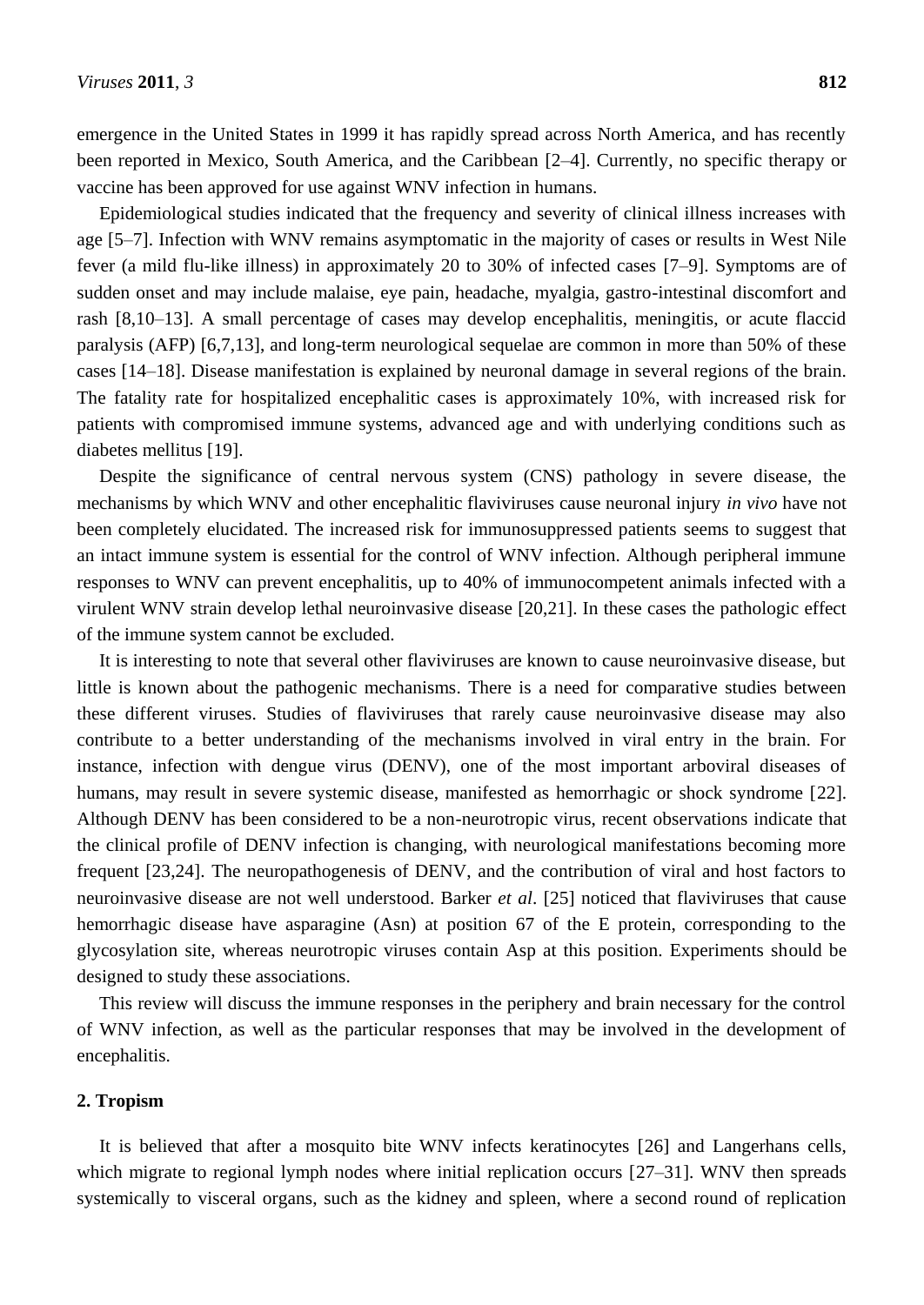takes place, presumably in epithelium cells and macrophages, respectively [32]. Depending on the level of viremia WNV can cross the blood-brain barrier (BBB) into the brain and cause meningo-encephalitis. This is similar to what has been observed for other neurotropic viruses, such as Saint-Louis encephalitis virus in mice [33], where the probability of neuroinvasion appeared to correlate with the level and duration of viremia. The envelope (E) glycoprotein of WNV has been implicated in neuroinvasiveness, particularly domain III of the protein, which constitutes the receptor binding domain [34–36]. Several mechanisms have been proposed for WNV entry into the CNS: (i) infection or passive transport through the endothelium or choroid plexus epithelial cells [37], (ii) infection of olfactory neurons and spread to the olfactory bulb [38], (iii) a "Trojan horse" mechanism in which the virus is transported by infected immune cells trafficking to the CNS [39], and (iv) direct axonal retrograde transport from infected peripheral neurons [40–42].

In humans, WNV is most often detected in neurons in the cerebral cortex, thalamus, brainstem, basal ganglia, cerebellum, and spinal cord (mainly anterior horn), and in some cases, infection has been detected in the olfactory bulb and hippocampus (Figure 1) [43]. WNV has been detected in the same regions of the brain of experimentally infected mice as in humans, indicating a similar tropism of WNV in humans and mice. The synchronous appearance of virus at many sites in the brain and spinal cord suggests that haematogenous spread is an obvious way of entry into the CNS. Histological analysis of samples from fatal human cases also provided evidence of gliosis, indicating involvement of microglial cells and astrocytes during WNV infection. *In vitro* experiments have shown that WNV can infect primary neurons, human and mouse neuroblastoma cells, cortical astrocytes (HBCA), brain microvascular endothelial (HBMVE) cells [44,45], and oligodendrocytes [46–49], while infection of microglia resulted in low viral yield [44]. So far, animal experiments have only shown infection of neurons by WNV [50–53] and have provided limited evidence of *in vivo* glial cell infection.

Figure 1. Frequency of infection of several regions of the human brain by West Nile virus. The areas most often infected by WNV include: the cerebral cortex, thalamus, basal ganglia, brainstem, cerebellum, and spinal cord (anterior horn) (indicated in dark red). Infection has less frequently been found in the olfactory bulb and hippocampus (indicated in orange).

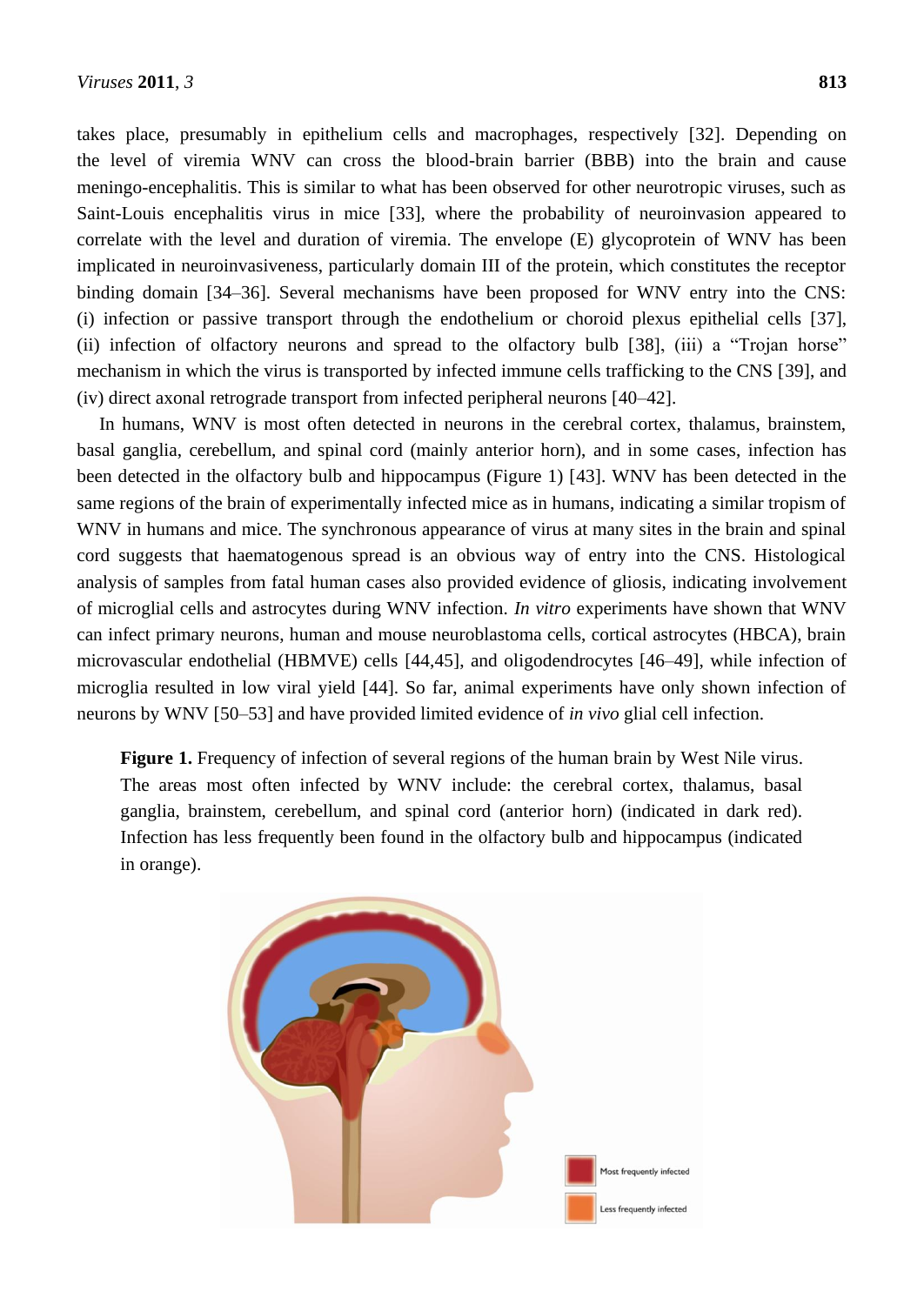#### **3. Adaptive Immune Response Protects against Severe WNV Infection**

It has been recognized that the elderly and immunocompromised are especially at risk for disseminated WNV infection and for developing fatal encephalitis. Although the exact immunological basis for the increased susceptibility in the elderly remains unclear, experiments with mice have begun to elucidate the role of the different components of the innate and adaptive immune response in controlling infection, in particular the role of immunoglobulin M (IgM), CD4+ and CD8+ T cells. It is believed that changes in both innate and adaptive immune function converge in the reduced response to vaccination and protection against infection in the elderly [54]. For instance, the decline in thymic output of naïve T cells diminishes responses to novel antigens, such as WNV, while clonal expansions leading to defects in the T cell repertoire are associated with blunted responses of memory T cells to conserved epitopes of the influenza virus [54].

Use of a well-characterized mouse model of WNV infection, which in many respects resembles the human disease, showed that mice deficient in the production of secreted IgM (sIgM), but still capable of expressing surface IgM were vulnerable to lethal infection, even after inoculation with low doses of WNV [55]. sIgM−/− mice developed higher levels of infectious virus in sera compared to wild-type animals. This enhanced viremia correlated with higher WNV burdens in the CNS. Consistently, passive transfer of polyclonal anti-WNV IgM or IgG protected sIgM−/− mice against mortality, while administration of comparable amounts of a non-neutralizing monoclonal anti-WNV IgM did not provide any protection. Overall, these results indicate that the induction of a specific, neutralizing IgM response early in the course of WNV infection limits viremia and dissemination of virus into the CNS, resulting in protection against lethal infection. Whether the kinetics of the IgM response to WNV differs between young and the elderly and how it might affect susceptibility to severe WNV infection in humans is not clear.

Furthermore, it has also been demonstrated that mice with a genetic or acquired deficiency in CD4+ T lymphocytes display protracted WNV infection in the CNS, leading to uniform lethality by 50 days after infection [56]. Mice that survived past day 10 had high-level persistent infection in the CNS compared to wild-type mice, even up to 45 days after infection. WNV-specific IgM levels decreased about 20-fold at day 15 post-infection in CD4-deficient mice and IgG levels were about 100- to 1,000-fold lower throughout the course of infection compared to wild-type mice. Furthermore, WNV-specific CD8+ T-cell activation and trafficking to the CNS were markedly compromised at day 15. These results suggest that the main protective role of CD4+ T cells during primary infection of WNV is to assist in antibody responses and to sustain WNV-specific CD8+ T cell responses in the CNS that enable viral clearance.

CD8+ T cells have been shown to directly play a role in controlling WNV infection and preventing severe disease. When mice lacking CD8+ T cells or classical Ia major histocompatibility complex (MHC) antigens were infected with a virulent WNV isolate, high viral titers were recovered from the CNS and increased mortality rates were recorded [57]. In contrast, absence of CD8+ T cells did not affect the quantitative antibody response and did not alter the kinetics or magnitude of viremia during primary infection. Interestingly, infectious virus could still be recovered from the CNS of CD8+ T cell-deficient mice that survived initial WNV challenge for several weeks. It is interesting however, that in spite of the normal quantitative antibody response, WNV was still able to enter the brain, even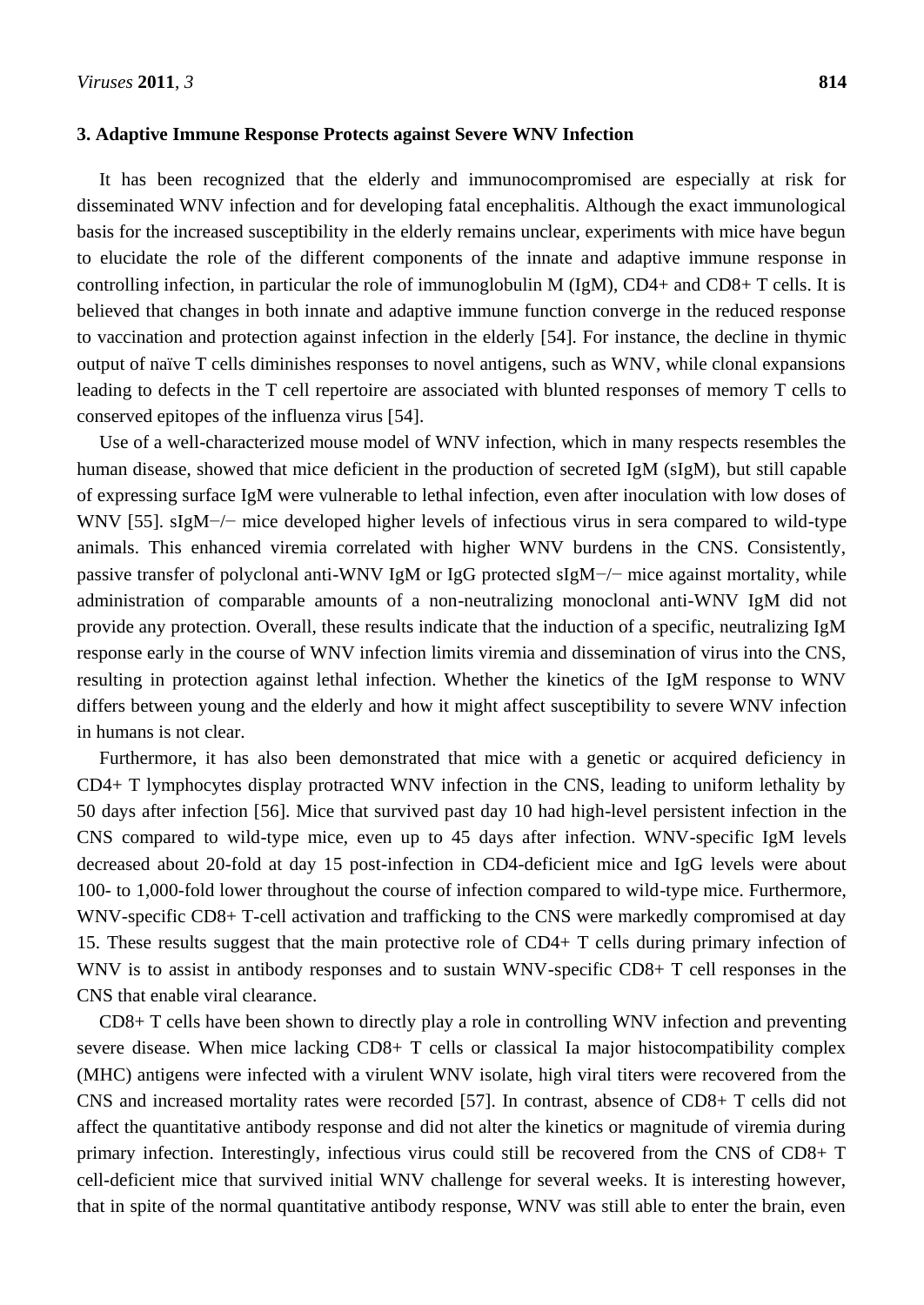though it has been shown that IgM and IgG are important in preventing dissemination of WNV into the CNS [55]. These experiments collectively suggest that WNV-specific antibodies are responsible for reducing viremia and preventing development of severe disease, while CD8+ T cells play an important function in clearing infection from tissues and preventing viral persistence. Whether antibodies can prevent neuroinvasion remains to be determined.

#### **4. Crossing the Blood-Brain-Barrier (BBB)**

Inflammation has been functionally defined as the host response to injury, meant to eliminate the cause of damage and promote tissue healing. However, several studies have incriminated inflammation in the pathogenesis of numerous chronic diseases such as cancer, diabetes, or neurodegenerative conditions. The limited regenerative capacity of neurons makes the CNS particularly susceptible to damage mediated by inflammation. For a long time it was assumed that the CNS is protected from extensive immunological responses due to restricted leukocyte trafficking from the periphery to the CNS, a process erroneously referred to as "immune-privilege". Initially, CNS immune-privilege was attributed to CNS isolation from the immune system by the BBB, the lack of draining lymphatics, and the apparent immune-incompetence of microglia, the resident CNS macrophages. However, this view has been revisited based on data showing that peripheral immune cells can cross the intact BBB.

The CNS is populated by three different glial cell populations: (1) astrocytes, (2) microglia, and (3) oligodendrocytes. Glial cells are believed to form the immune system in the brain. Astrocytes are star-shaped and constitute the most abundant cell type found in the CNS; it has been suggested that there are approximately 10-times more astrocytes than neurons [58,59], although a ratio of only 1.4 [60] has also been indicated. Astrocytes have a number of important functions in the brain homeostasis, including maintenance of the BBB, regulation of neuronal blood flow, regulation of the extracellular potassium balance, providing metabolic support to neurons, and stimulation of myelin formation by oligodendrocytes. Although astrocytes can produce acute-phase proteins and some pro-inflammatory cytokines, in general they have limited innate immune properties. Astrocytes contribute to the maintenance of the BBB by creating a network of foot processes called the glia limitans. In this regard, astrocytes lie at the gateway to the CNS parenchyma and play a crucial role in controlling leukocyte influx.

Microglia are the resident macrophages of the brain and comprise 10–20% of all glial cells. Their main function is to monitor and maintain neuronal health. They are very sensitive and become readily activated by most neuropathologic conditions, including inflammatory disease and neuronal injury. When activated, microglia display distinct functional plasticity, such as changes in cell morphology, cell number, cell surface receptor expression, and production of growth factors and cytokines. It has been shown that microglia are immunocompetent, but differ from macrophages and dendritic cells in their ability to orchestrate neuroprotective lymphocyte responses. In addition, CNS neurons and glial cells have been shown to be capable of actively regulating macrophage and lymphocyte responses [61].

Oligodendrocytes are a type of neuroglia found in the CNS of vertebrates and invertebrates. Their function is to produce myelin, which acts as an insulating sheath on the axons of nerve fibers. Oligodendrocytes can be distinguished from astrocytes by their greater density of both the cytoplasm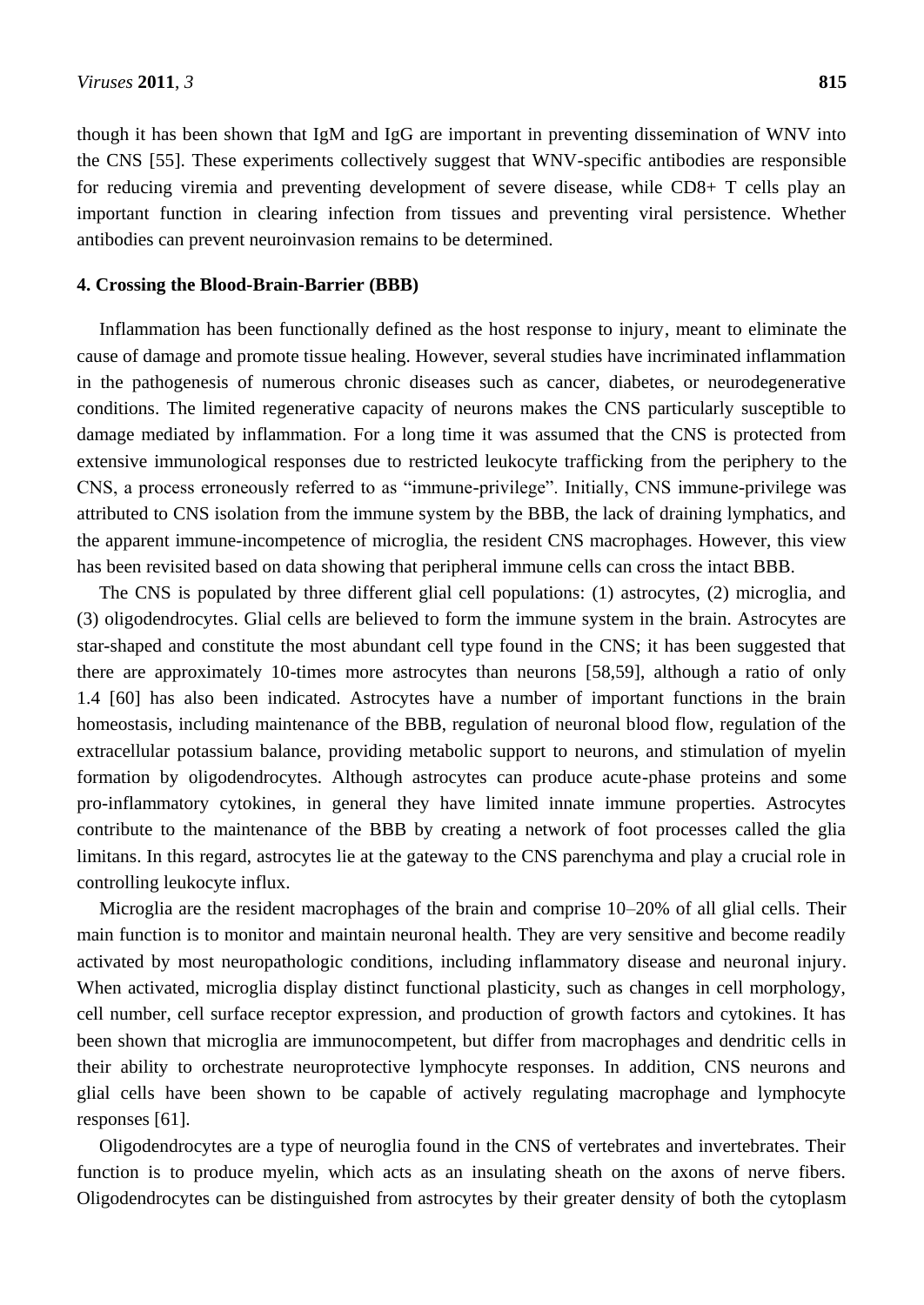and the nucleus, the absence of fibrils and glycogen in the cytoplasm, and the large numbers of microtubules in the processes. A single oligodendrocyte can extend its processes to approximately 50 axons, wrapping around approximately 1 µm of myelin sheath of each axon.

In mice, WNV crosses the BBB and infects the CNS after the peak viremia (around day 3) [62,63]. Several studies showed that immune responses in the brain are necessary to clear the infection. How exactly recruitment of leukocytes from blood into the brain parenchyma is regulated is however not completely understood. Recent data suggest that leukocytes have to pass two barriers in order to arrive in the brain parenchyma: the endothelial cell vascular wall and the glial limitans, collectively referred to as BBB (Figure 2). After transmigration of the vascular wall, the majority of infiltrating leukocytes are retained in the perivascular space, but the factors that regulate this process have not yet been elucidated.

The chemokine system is a critical aspect of the immune response that controls the migration of leukocytes into the brain. During infection chemokines are expressed and specific subsets of leukocytes migrate from blood into the brain. The importance of chemokines in controlling WNV infection is exemplified by the fact that chemokine CXC motif receptor 3 (CXCR3) and C-C chemokine receptor type 5 (CCR5) knock-out mice cannot clear infection and result in increased mortality. There is a clear need to define and understand the relative importance of the molecules that control leukocyte entry into the brain. For instance, it has been shown that  $TNF-\alpha$  increases the vascular permeability and allows penetration of leukocytes in the perivascular space.

Once in the perivascular space, immune cells need to pass the second barrier, the glia limitans. Few studies have focused on understanding the molecular and cellular mechanisms regulating leukocyte penetration through the glia limitans. Expression of the C-X-C motif chemokine 12 (CXCL12) at the perivascular space is probably responsible for retention of cells in the perivascular spaces of the CNS [64]. In this regard, neutralization of CXCL12 was shown to promote leukocyte entry into the brain parenchyma [65]. On the other hand, matrix metalloproteinases (MMP), produced both by monocytes and glia cells, have been shown to be involved in migration of leukocytes to the perivascular space as well as migration through the glia limitans [66].

A study performed by Verma *et al.* using HBMVE and HBCA, showed that several MMPs were significantly induced in WNV-infected HBCA cells [45]. Incubation of naïve HBMVE cells with the supernatant from WNV-infected HBCA cells resulted in loss of tight junctions. These data provided evidence that astrocytes represent a source of MMP in the brain, which may lead to disruption of the BBB. Degradation of components of the glia limitans is another mechanism facilitating migration of leukocytes into the brain parenchyma. Collagen (a component of glia limitans) could be degraded by extracellular proteases such as the cysteine protease cathepsins K, S, and L [67,68], whereas conversion of plasminogen into plasmin may lead to degradation of laminin or fibronectin, other important components of the glia limitans [67,69]. When the integrity of the BBB is compromised, immune cells may enter the brain, thereby contributing to WNV viral clearance and immune mediated damage.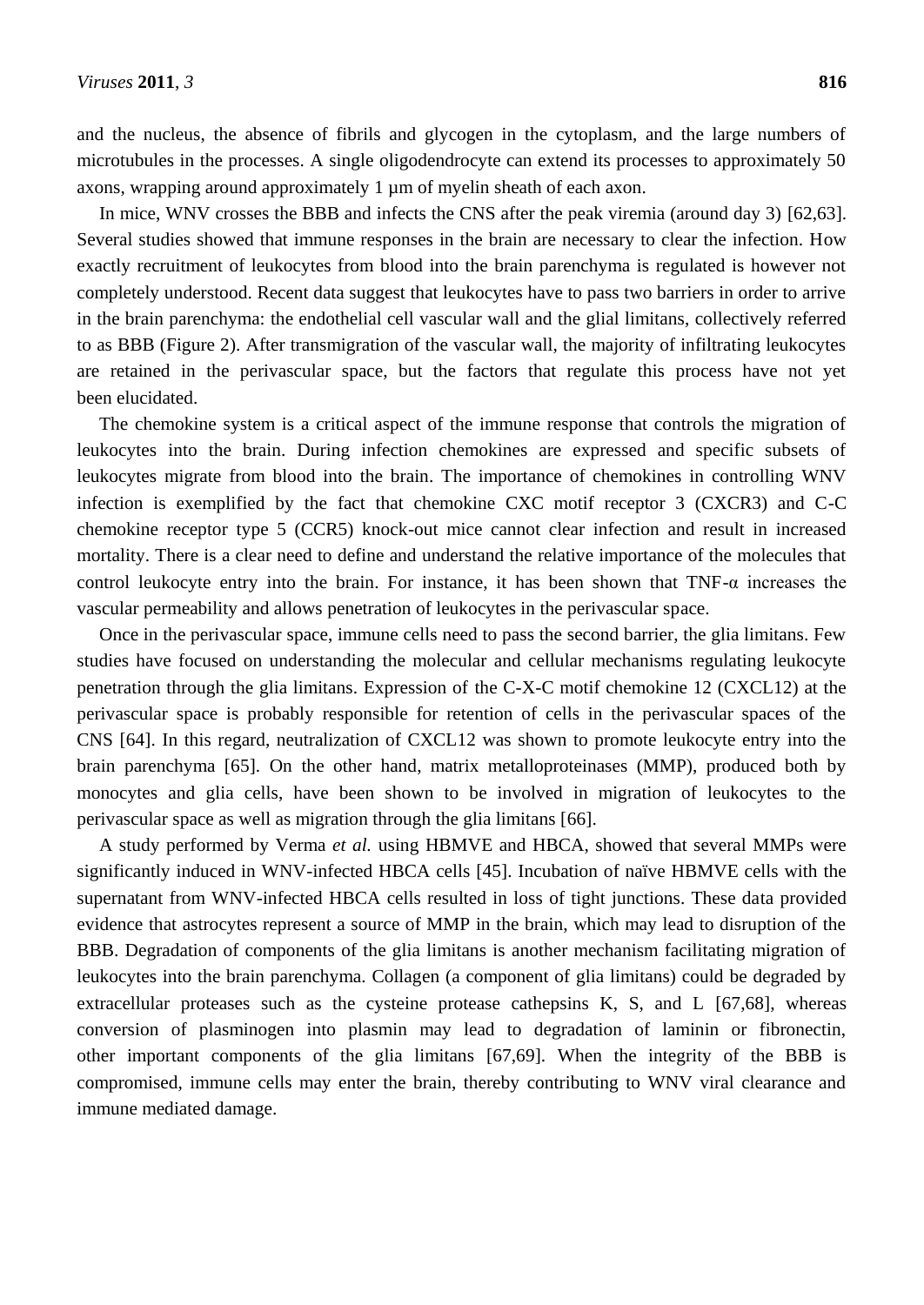**Figure 2.** Regulation of Blood-brain barrier permeability, entry of WNV in the brain and factors involved in the pathogenesis of WNV-induced neuroinvasisve disease. Following inoculation of WNV in the dermis, virus infects and replicates in cells of the mononuclear lineage and neutrophils. Monocytes and neutrophils act as reservoirs for viral replication and dissemination, resulting in an increase in viral load. Recognition of WNV replication by TLR3 in monocytes leads to production of TNF- $\alpha$  and MMP-9 in a dose-dependent manner, resulting in loss of tight junctions, which allows entry of WNV and immune cells into the brain. High viral loads facilitate entry and dissemination of WNV into the brain. Expression of CXCL12 plays an important role in the retention of immune cells in the perivascular spaces of the CNS. Production of MMPs, cathepsins and plasmin by activated/infected monocytes and glial cells are probably involved in migration of cells from the perivascular space into the brain parenchyma. Furthermore, infected glial cells and neurons release neurotoxic mediators, leading to neuronal death. Neuronal death is mediated for a great part via the caspase-9 and caspase-3 pathway, which is dependent on the capsid of WNV. WNV: West Nile virus; TNF-α: Tumor necrosis factor-α; MMP: Matrix metalloproteinases; TLR: Toll-like receptor; CXCL: chemokine; IL: Interleukin; BBB: Blood-brain barrier; glial limitans: a network of foot processes of astrocytes.

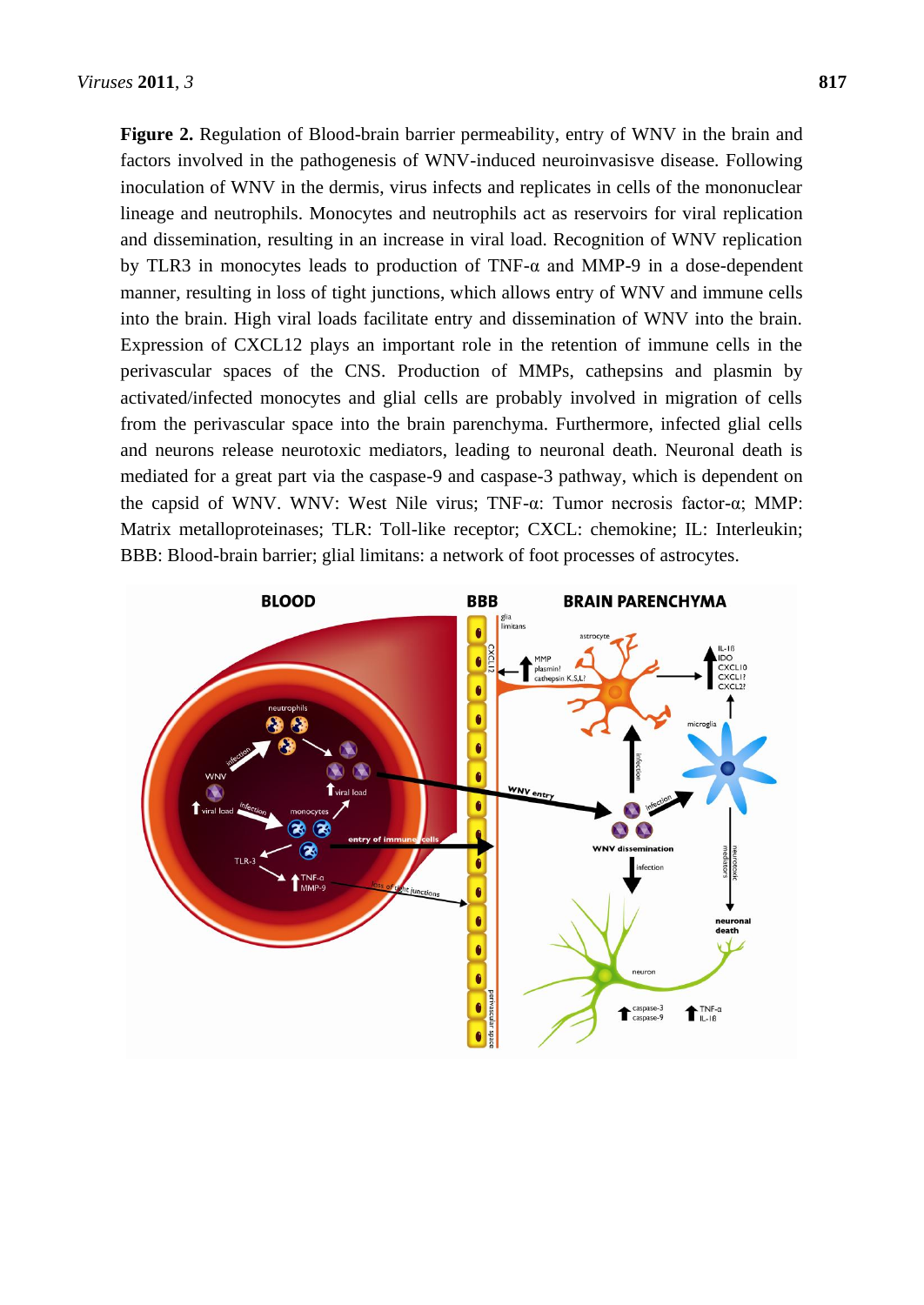# **5. Pathogenesis of WNV Neuroinvasive Disease: A Balance between Viral Cytopathology and the Immune System**

# *5.1. Mechanisms of Cell Death*

Programmed cell death can be considered as a defense mechanism of the host in response to pathogenic insults. Pathogens may induce cell death to the host either by direct infection of host cells (e.g., cytolytic viruses) or by releasing toxic products (e.g., bacterial toxins). Cell death has been generally divided in necrosis (accidental, uncontrolled cell death resulting in inflammatory response) and programmed cell death, a regulated and controlled process, which traditionally has been considered non-inflammatory. Even though programmed cell death is often used as a synonym for apoptosis, it is more accurately described as cell death that is dependent on genetically encoded signals or activities within the dying cell [70,71]. No cellular activity is required as acute cell breakdown occurs as a result of the direct action of a damaging stimulus, and programmed cell death is therefore only prevented by the absence of this stimulus [70]. Recent studies have revealed several pathways that lead to programmed cell death: apoptosis, pyroptosis, autophagy and oncosis [72]. During viral infection, programmed cell death has an antiviral effect by inducing the death of infected cells. However, cell death can also have pathological effects if it occurs in non-renewing cell populations, such as neurons.

Apoptosis is mediated by a subset of cysteine-dependent aspartate specific proteases, or caspases, which can be divided into two functional subgroups: initiator caspases (caspase-2, -8, -9, and -10) are mainly involved in activation of the effector caspases-3, -6, and -7, which cleave a variety of cellular substrates. Apoptosis involves nuclear and cytoplasmic condensation and formation of membrane-bound cellular fragments or apoptotic bodies.

Pyroptosis is the proinflammatory pathway that results from caspase-1 activity and leads to membrane breakdown and proinflammatory cytokine processing. This pathway is uniquely dependent on caspase-1 [73–77], which is not involved in apoptosis. Caspase-1 deficient cells are able to respond normally to most apoptotic signals [78]. An important function of caspase-1 is to process the proforms of the inflammatory cytokines, interleukin (IL)-1β and IL-18, into their active forms [79]. Caspase-1 activation or dependence has often been observed during cell death in the immune [80], central nervous [81,82], and cardiovascular systems [83,84].

Many studies have shown that WNV induces replication-dependent apoptosis *in vitro*, and it has been hypothesized that virus-induced apoptosis contributes to neuronal death and the pathogenesis of encephalic flaviviruses [48,85–87]. Experiments in mice have been performed to analyze the occurrence of apoptosis *in vivo*. Most studies used the terminal deoxynucleotidyltransferase-mediated dUTP-biotin nick end labeling (TUNEL) staining, which detects DNA fragmentation, to confirm that apoptosis occurred in the CNS of WNV-infected mice.

Recently, evidence has been provided that the cell death of WNV-infected neurons is caspase-3 dependent [88]. It was shown that WNV infection induced caspase-3 activation and apoptosis in the brains of wild-type mice, while congenic caspase-3−/− mice were more resistant to lethal WNV infection. It is interesting to note that no significant differences in the tissue viral burdens or the kinetics of viral spread were found, but decreased neuronal death was observed in the cerebral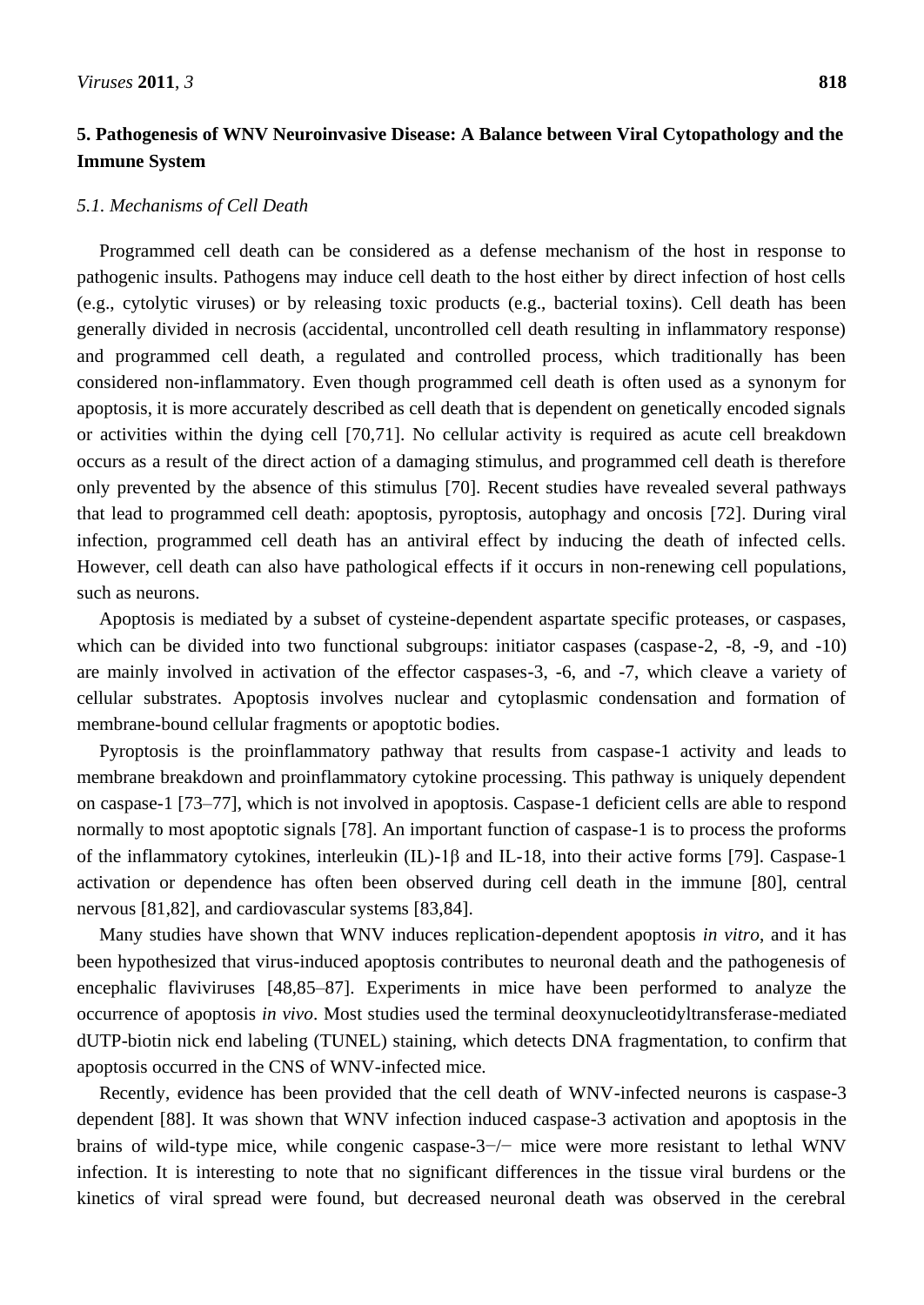cortices, brain stems, and cerebella of caspase-3−/− mice. Consistently, primary neurons derived from the CNS of wild-type mice showed caspase-3 activation and induction of apoptosis after WNV infection, and treatment with caspase inhibitors resulted in a significant decrease in virus-induced cell death. Nonetheless, a deficiency in caspase-3 did not completely protect neurons from WNV-mediated death *in vitro* or *in vivo*, indicating that caspase-3-independent pathways also contribute to WNV pathogenesis. For example, it is possible that the activation of non-caspase proteases, such as calphain and cathepsin family proteins is also triggered during WNV infection [89,90].

Yang *et al.* showed that direct expression of the WNV capsid protein in the striatum of mouse brain or interskeletal muscle caused cell death and inflammation [87]. Similar effects were observed in cultured, SH-SY5Y neuroblastoma cells, which could eventually be attributed to capsid-induced apoptosis occurring via the mitochondrial pathway, involving caspase-9 and caspase-3 activation. These studies suggest a role for the capsid protein of WNV in viral pathogenesis through the induction of the apoptotic cascade. No role for pyroptosis in the pathogenesis of WNV has yet been described. However, WNV has been shown to induce necrosis *in vitro* in cells exposed to very high viral inocula [91]. More effort should be deployed to define the different cell death pathways involved in the pathogenesis of severe WNV neuroinvasive disease.

The function of caspase-12 in viral immunity has not received much attention. Previously, it was shown that caspase-12 plays a role in endoplasmic reticulum stress-induced apoptosis in response to amyloid toxicity [92]. Wang *et al.* found that caspase-12-deficient mice had greater mortality, higher viral burden in peripheral (serum, lung, spleen) and neural (brain, cerebellum, spinal cord) tissues, and defective type I interferon response after WNV challenge compared to wild-type mice [93]. *In vitro* studies of primary neurons and mouse embryonic fibroblasts further demonstrated that caspase-12 positively modulated the production of type I interferon by regulating E3 ubiquitin ligase TRIM25-mediated ubiquitination of RIG-1, which is a critical signaling event for the type I interferon response to WNV and other viral pathogens. Alternatively, high levels of WNV non-structural (e.g., WNV-NS2A, 2B, 4A, 4B) or glycoprotein (WNV-E) may result in endoplasmic reticulum (ER) stress and unfolded protein response induction, resulting in apoptosis [94].

#### *5.2. Immunopathology*

How much cell injury can be attributed to viral cytopathology and how much to the inflammatory response is not known. Infection of neurons with WNV leads to the induction of several cytokines and chemokines, which promote leukocyte invasion into the CNS and neuroinflammation [95,96]. However, the extent to which this inflammation contributes to disease pathology remains unclear. In particular, the relative contribution of neurons to inflammation is a subject of intensive research.

Recently, it has been shown that WNV induced the expression of IL-1 $\beta$ , -6, -8, and tumor necrosis factor (TNF)-α in human neuroblastoma SK-N-SH cells in a dose- and time-dependent manner, which coincided with an increase in virus-induced cell death [97]. Treating cells with anti-IL-1β or anti-TNF-α resulted in significant reduction of the neurotoxic effects of WNV. When naïve astrocytes were treated with UV-inactivated supernatant from WNV-infected SK-N-SH cells, expression of glial fibrillary acidic protein (GFAP) and key inflammatory cytokines were increased. These results suggest that neurons are one of the potential sources of pro-inflammatory cytokines in WNV-infected brain,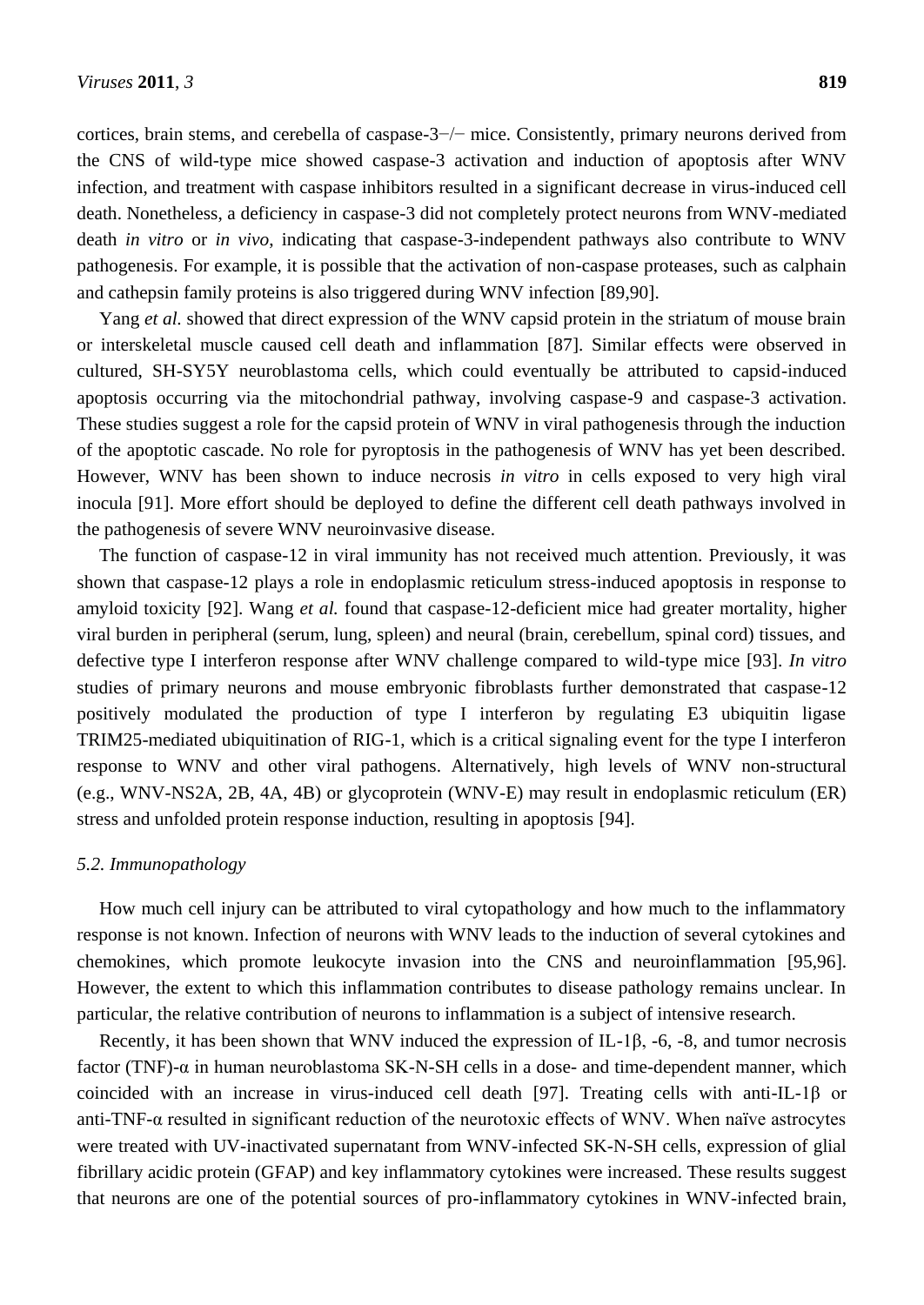and that pro-inflammatory mediators are one of the main factors driving WNV-induced neurotoxicity. Recent studies with Japanese encephalitis virus (JEV; a closely related neurotropic flavivirus) also support a role of TNF-α in cell death, as increased expression of TNF-α receptors in neurons directly resulted in the initiation of death cascade via tumor necrosis factor receptor type 1-associated DEATH domain protein [98].

In animal models of JEV there is some evidence that activation of microglial cells plays a role in pathogenesis of encephalitis through the action of pro-inflammatory mediators, which induce neuronal cell death [99]. Although reactive gliosis (activation of astrocytes and microglia) has been reported in WNV neuroinvasive disease and is considered a key pathogenic feature [100–102], the extent to which infection of glial cells contributes to WNV-induced neurological disease has never been fully investigated. It is believed that collateral damage is mediated by inflammatory factors that are either neurotoxic or attract leukocytes into the affected area, which results in a detrimental inflammatory milieu.

Studies performed in Toll-like receptor 3 (TLR3) knock-out mice indicated that reduced production of the pro-inflammatory cytokines TNF- $\alpha$  and IL-6 by microglia was associated with their inability to promote injury of neuron-like cells and primary mouse neurons, whereas wild-type microglia released inflammatory cytokines and induced neurotoxicity. Recent evidence is provided by observational studies suggesting that macrophages from young individuals can down regulate TLR3 following infection with WNV, whereas macrophages of the elderly cannot. Therefore, it has been hypothesized that failure to down regulate TLR3 in infected cells results in production of high levels of pro-inflammatory and vasculogenic cytokines [103].

Furthermore, a study conducted by van Marle *et al.* using fatal cases of human WNV encephalitis suggested that WNV infects both neurons and glia cells, and that infection of these cells, in particular astrocytes, contributed to neuronal death by releasing neurotoxic mediators [95]. This study also showed an induction of neuroinflammatory genes, where a subset of these genes was specifically induced by the capsid protein of WNV. Particularly CXCL10, IL-1β and indolamine-2',3'-deoxygenase (IDO) were shown to be over-expressed in astrocytes *ex vivo* and *in vivo*. Interestingly, production of CXCL10 by astrocytes has also been implicated in the neuropathogenesis of other viral infections, such as human immunodeficiency virus [103–107]. Nonetheless, further studies are needed to define the genetic programs associated with neuroprotection or the neurotoxic action of glial cells during WNV infection.

Recently, a paradoxical role for neutrophils in WNV pathogenesis has been described. When Bai *et al.* investigated the role of chemokines in WNV pathogenesis by infecting macrophages from mice with WNV, they found that expression of CXCL1 and CXCL2, which are two CXC-type chemokines that induce the migration of neutrophils, was dramatically up-regulated [108]. In addition, neutrophils were found to be the most abundant cell type in the peritoneal cavity as early as 12 hours after WNV inoculation. These results suggest that neutrophils are the predominant immune cells that are initially and rapidly recruited to sites of infection with WNV.

Interestingly, however, mice depleted of neutrophils had significantly lower WNV in their blood on day 2 or 3 after infection, and increased survival rates were seen. In contrast, when mice were infected with WNV before the depletion of neutrophils on days 1 and 2 after infection, they showed higher levels of viral load as well as reduced survival rates. The authors concluded that WNV may replicate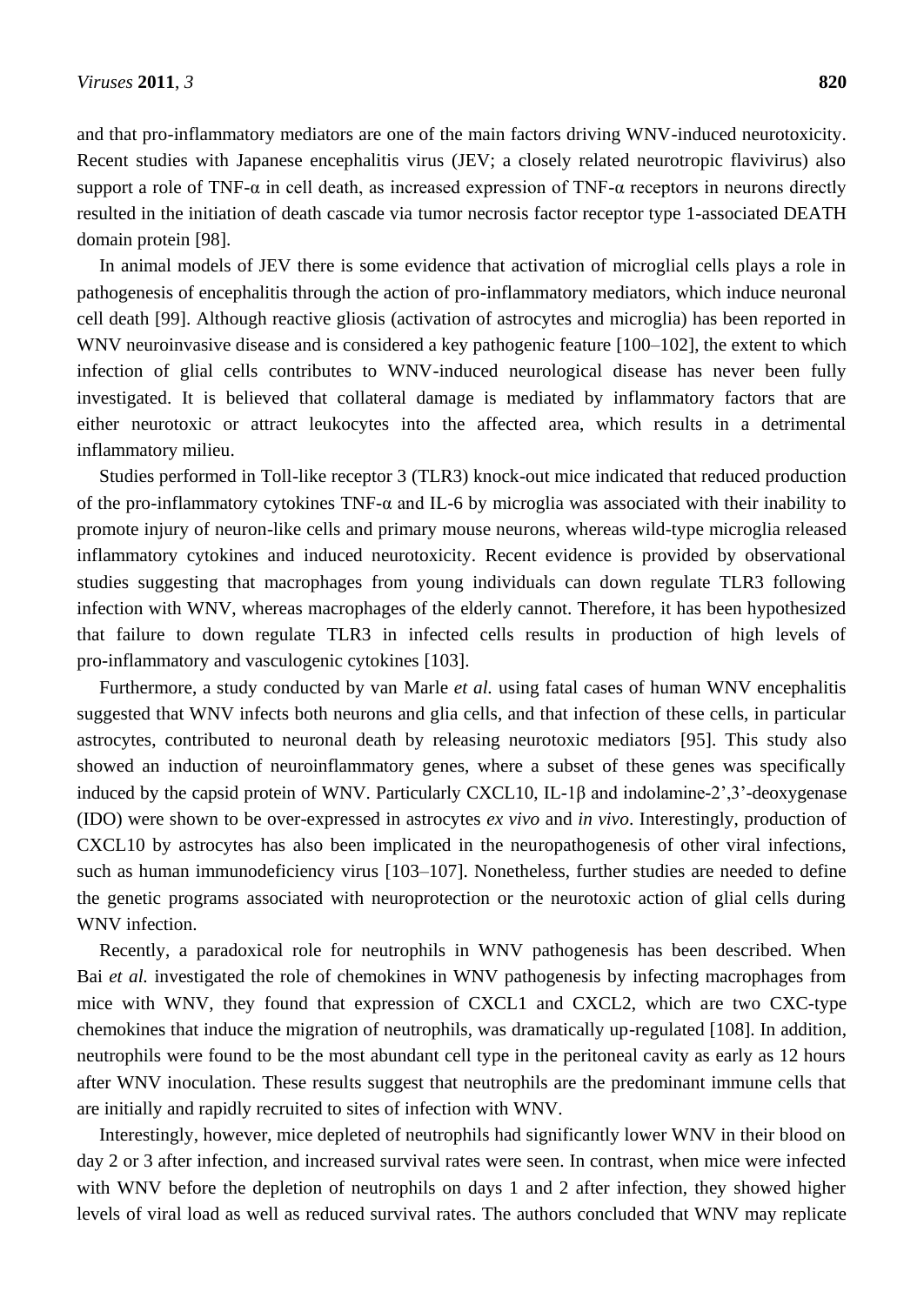in neutrophils and increase WNV load in blood early in infection, but that in the later course of infection these cells contribute to the control of infection. Eventhough these results should be confirmed, it is tempting to speculate that neutrophils play a critical role in WNV replication and dissemination *in vivo*, especially in humans where neutrophils are the predominant cell type in blood.

#### **6. Concluding Remarks**

Most studies conducted have elucidated a protective role of the immune system in WNV infection. Most of our knowledge regarding the immune response and pathogenesis has been derived from mouse studies. How the responses in birds differ from mammals and how it influences the course of disease has not been completely elucidated. Some studies suggest that differences in host response between different bird species may influence the outcome of WNV infection [109].

So far, only few studies have been able to demonstrate a pathogenic role for the immune system in inbred mice. A role has been implicated for TNF- $\alpha$  in modulating BBB permeability, and allowing dissemination of WNV into the brain where it can infect neurons and possibly glial cells. Direct infection of neurons may result in apoptosis via caspase-3 and -9. Furthermore, neurons also respond to WNV infection by up-regulating pro-inflammatory cytokines such as IL-1β, -6, -8 and TNF- $\alpha$ , which also contribute to neuronal damage. Infection of glial cells leads to up-regulation of CXCL10, IL-1β and IDO, and together with expression of MMP by infected astrocytes result in loss of tight junction and increased BBB permeability.

The role of the immune system in pathogenesis of WNV remains speculative. More studies need to be done to uncover further evidence for this hypothesis. Reasons why WNV-associated neuroinvasive disease is seen in less than 1% of individuals remain unexplained. However, it is plausible that after infection, WNV enters the brain of significantly more patients, but that certain host factors, such as an overactive inflammatory response, lead to excessive permeability of the BBB, as well as excessive neuronal death, eventually overruling the protective effects of the immune system.

# **Conflict of Interest**

The authors declare no conflict of interest apart from Albert Osterhaus, who is a part time employee of Viroclinics BV [110].

#### **Acknowledgements**

The authors would like to thank the Graphic designers of the DTP Docshop Océ Netherlands for design of the figures. This work was supported by the European Community's Seventh Framework Programme (FP7 VECTORIE projectnumber 261466).

# **References and Notes**

1. Dauphin, G.; Zientara, S.; Zeller, H.; Murgue, B. West Nile: Worldwide current situation in animals and humans. *Comp. Immunol. Microbiol. Infect. Dis.* **2004**, *27*, 343–355.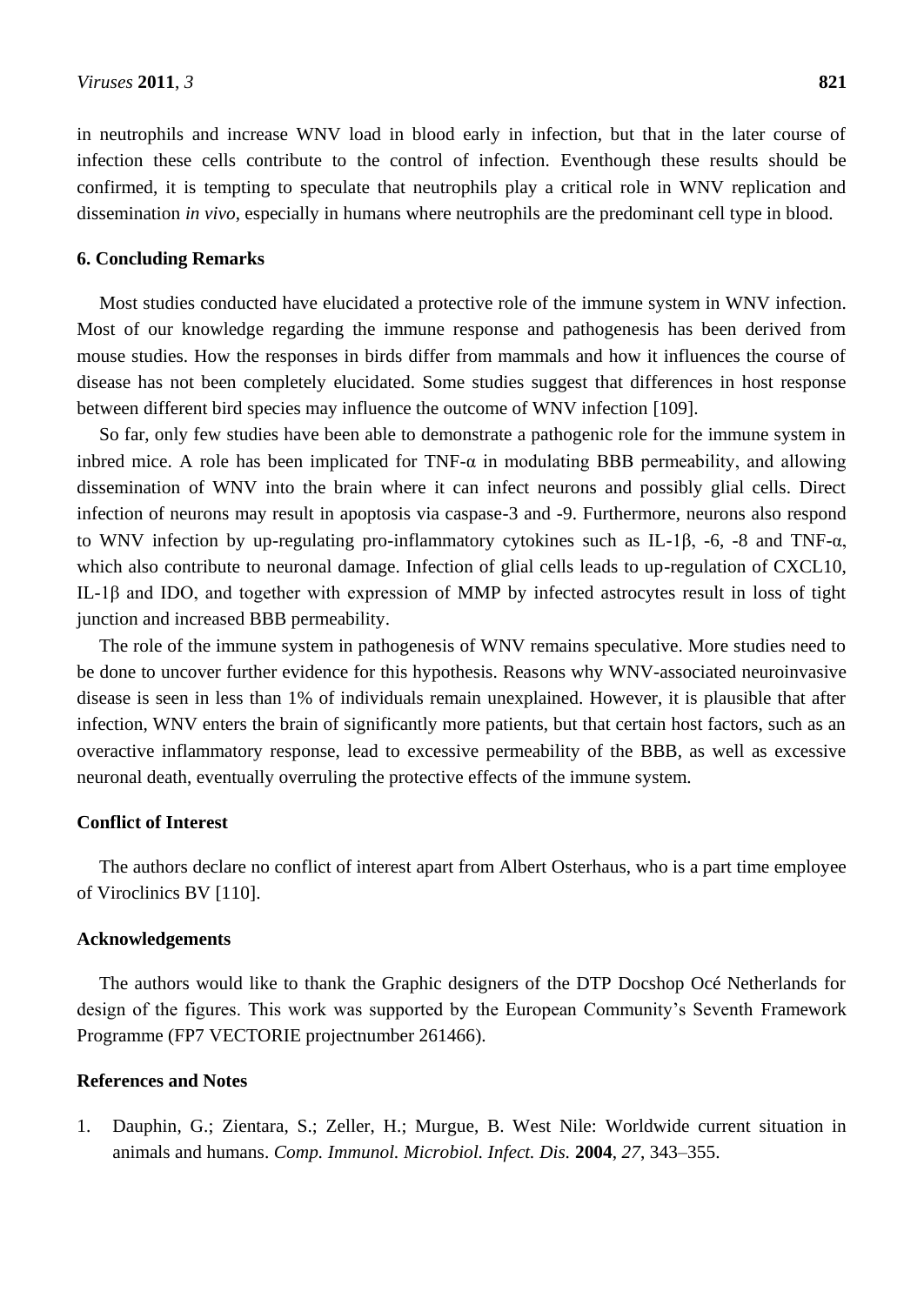- 2. Deardorff, E.; Estrada-Franco, J.; Brault, A.C.; Navarro-Lopez, R.; Campomanes-Cortes, A.; Paz-Ramirez, P.; Solis-Hernandez, M.; Ramey, W.N.; Davis, C.T.; Beasley, D.W.; *et al.* Introductions of West Nile virus strains to Mexico. *Emerg. Infect. Dis.* **2006**, *12*, 314–318.
- 3. Komar, N.; Clark, G.G. West Nile virus activity in Latin America and the Caribbean. *Rev. Panam. Salud Public.* **2006**, *19*, 112–117.
- 4. Lanciotti, R.S.; Ebel, G.D.; Deubel, V.; Kerst, A.J.; Murri, S.; Meyer, R.; Bowen, M.; McKinney, N.; Morrill, W.E.; Crabtree, M.B.; *et al.* Complete genome sequences and phylogenetic analysis of West Nile virus strains isolated from the United States, Europe, and the Middle East. *Virology* **2002**, *298*, 96–105.
- 5. Nash, D.; Mostashari, F.; Fine, A.; Miller, J.; O'Leary, D.; Murray, K.; Huang, A.; Rosenberg, A.; Greenberg, A.; Sherman, M.; *et al.* The outbreak of West Nile virus infection in the New York City area in 1999. *New Engl. J. Med.* **2001**, *344*, 1807–1814.
- 6. Tsai, T.F.; Popovici, F.; Cernescu, C.; Campbell, G.L.; Nedelcu, N.I. West Nile encephalitis epidemic in southeastern Romania. *Lancet* **1998**, *352*, 767–771.
- 7. Mostashari, F.; Bunning, M.L.; Kitsutani, P.T.; Singer, D.A.; Nash, D.; Cooper, M.J.; Katz, N.; Liljebjelke, K.A.; Biggerstaff, B.J.; Fine, A.D.; *et al.* Epidemic West Nile encephalitis, New York, 1999: Results of a household-based seroepidemiological survey. *Lancet* **2001**, *358*, 261–264.
- 8. Petersen, L.R.; Marfin, A.A. West Nile virus: A primer for the clinician. *Ann. Intern. Med.* **2002**, *137*, 173–179.
- 9. Watson, J.T.; Pertel, P.E.; Jones, R.C.; Siston, A.M.; Paul, W.S.; Austin, C.C.; Gerber, S.I. Clinical characteristics and functional outcomes of West Nile Fever. *Ann. Intern. Med.* **2004**, *141*, 360–365.
- 10. Campbell, G.L.; Marfin, A.A.; Lanciotti, R.S.; Gubler, D.J. West Nile virus. *Lancet Infect. Dis.* **2002**, *2*, 519–529.
- 11. Goldblum, N.; Jasinska-Klingberg, W.; Klingberg, M.A.; Marberg, K.; Sterk, V.V. The natural history of West Nile Fever. I. Clinical observations during an epidemic in Israel. *Am. J. Hyg.* **1956**, *64*, 259–269.
- 12. Hubalek, Z. Comparative symptomatology of West Nile fever. *Lancet* **2001**, *358*, 254–255.
- 13. Centers for Disease Control and Prevention (CDC). *Possible West Nile Virus Transmission to an Infant through Breast Feeding*; Centers for Disease Control and Prevention: Michigan, MI, USA, 2002; pp. 1133–1135.
- 14. Southam, C.M.; Moore, A.E. Induced virus infections in man by the Egypt isolates of West Nile virus. *Am. J. Trop. Med. Hyg.* **1954**, *3*, 19–50.
- 15. Ceausu, E.; Erscoiu, S.; Calistru, P.; Ispas, D.; Dorobat, O.; Homos, M.; Barbulescu, C.; Cojocaru, I.; Simion, C.V.; Cristea, C.; *et al.* Clinical manifestations in the West Nile virus outbreak. *Rom. J. Virol.* **1997**, *48*, 3–11.
- 16. Pepperell, C.; Rau, N.; Krajden, S.; Kern, R.; Humar, A.; Mederski, B.; Simor, A.; Low, D.E.; McGeer, A.; Mazzulli, T.; *et al.* West Nile virus infection in 2002: Morbidity and mortality among patients admitted to hospital in southcentral Ontario. *Can. Med. Assoc. J.* **2003**, *168*, 1399–1405.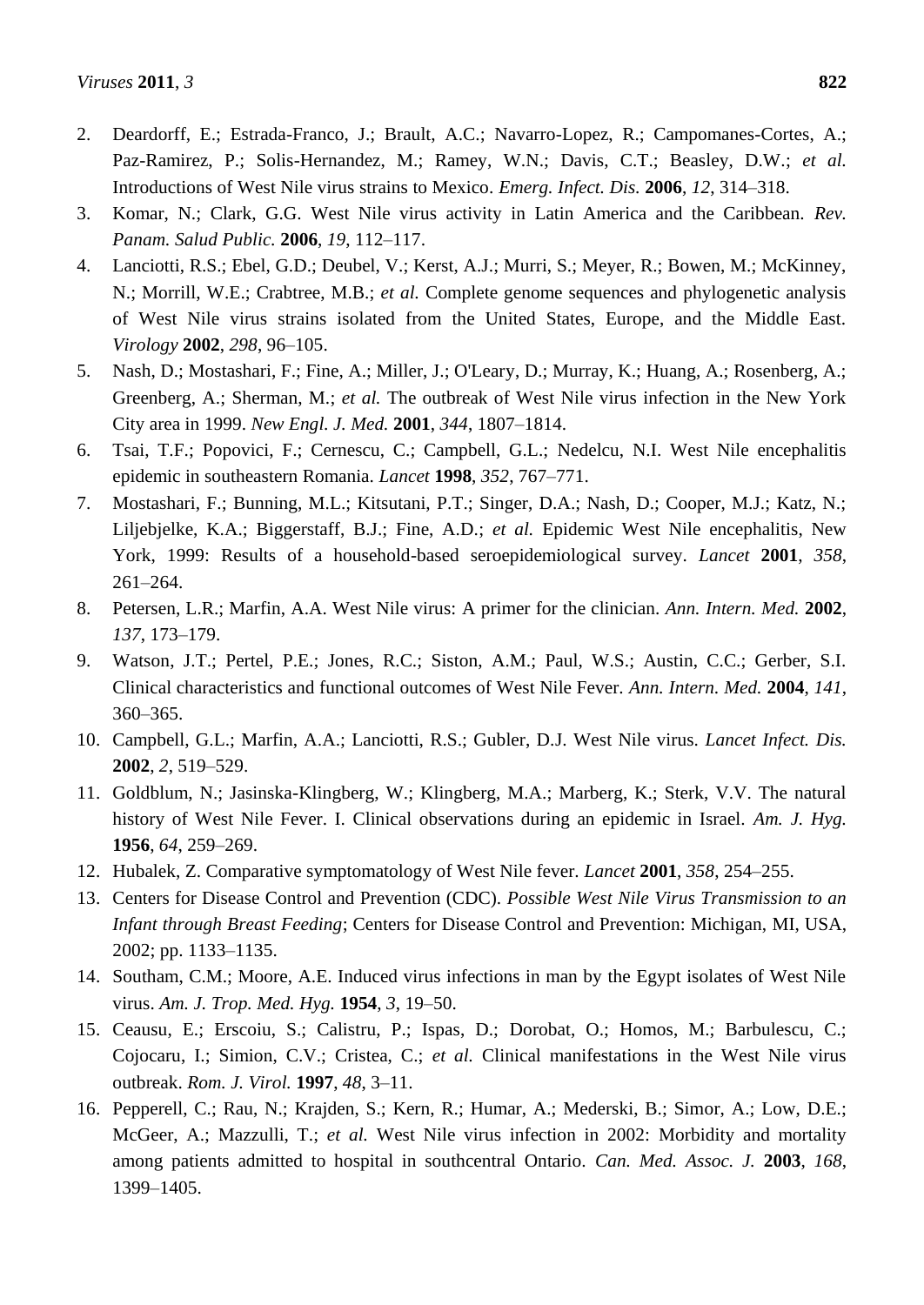- 17. Sejvar, J.J.; Leis, A.A.; Stokic, D.S.; Van Gerpen, J.A.; Marfin, A.A.; Webb, R.; Haddad, M.B.; Tierney, B.C.; Slavinski, S.A.; Polk, J.L.; *et al.* Acute flaccid paralysis and West Nile virus infection. *Emerg. Infect. Dis.* **2003**, *9*, 788–793.
- 18. Klee, A.L.; Maidin, B.; Edwin, B.; Poshni, I.; Mostashari, F.; Fine, A.; Layton, M.; Nash, D. Long-term prognosis for clinical West Nile virus infection. *Emerg. Infect. Dis.* **2004**, *10*, 1405–1411.
- 19. Murray, K.; Baraniuk, S.; Resnick, M.; Arafat, R.; Kilborn, C.; Cain, K.; Shallenberger, R.; York, T.L.; Martinez, D.; Hellums, J.S.; *et al.* Risk factors for encephalitis and death from West Nile virus infection. *Epidemiol. Infect.* **2006**, *134*, 1325–1332.
- 20. Wang, Y.; Lobigs, M.; Lee, E.; Mullbacher, A. CD8+ T cells mediate recovery and immunopathology in West Nile virus encephalitis. *J. Virol.* **2003**, *77*, 13323–13334.
- 21. Beasley, D.W.; Li, L.; Suderman, M.T.; Barrett, A.D. Mouse neuroinvasive phenotype of West Nile virus strains varies depending upon virus genotype. *Virology* **2002**, *296*, 17–23.
- 22. Martina, B.E.; Koraka, P.; Osterhaus, A.D. Dengue virus pathogenesis: An integrated view. *Clin. Microbiol. Rev.* **2009**, *22*, 564–581.
- 23. Wasay, M.; Channa, R.; Jumani, M.; Shabbir, G.; Azeemuddin, M.; Zafar, A. Encephalitis and myelitis associated with dengue viral infection clinical and neuroimaging features. *Clin. Neurol. Neurosurg.* **2008**, *110*, 635–640.
- 24. Kumar, R.; Tripathi, S.; Tambe, J.J.; Arora, V.; Srivastava, A.; Nag, V.L. Dengue encephalopathy in children in Northern India: Clinical features and comparison with non dengue. *J. Neurol. Sci.*  **2008**, *269*, 41–48.
- 25. Barker, W.C.; Mazumder, R.; Vasudevan, S.; Sagripanti, J.L.; Wu, C.H. Sequence signatures in envelope protein may determine whether flaviviruses produce hemorrhagic or encephalitic syndromes. *Virus Genes* **2009**, *39*, 1–9.
- 26. Lim, P.Y.; Behr, M.J.; Chadwick, C.M.; Shi, P.Y.; Bernard, K.A. Keratinocytes are cell targets of west nile virus *in vivo*. *J. Virol. 85*, 5197–5201.
- 27. Ho, L.J.; Wang, J.J.; Shaio, M.F.; Kao, C.L.; Chang, D.M.; Han, S.W.; Lai, J.H. Infection of human dendritic cells by dengue virus causes cell maturation and cytokine production. *J. Immunol.* **2001**, *166*, 1499–1506.
- 28. Johnston, L.J.; Halliday, G.M.; King, N.J. Phenotypic changes in Langerhans' cells after infection with arboviruses: A role in the immune response to epidermally acquired viral infection? *J. Virol.* **1996**, *70*, 4761–4766.
- 29. Libraty, D.H.; Pichyangkul, S.; Ajariyakhajorn, C.; Endy, T.P.; Ennis, F.A. Human dendritic cells are activated by dengue virus infection: Enhancement by gamma interferon and implications for disease pathogenesis. *J. Virol.* **2001**, *75*, 3501–3508.
- 30. Marovich, M.; Grouard-Vogel, G.; Louder, M.; Eller, M.; Sun, W.; Wu, S.J.; Putvatana, R.; Murphy, G.; Tassaneetrithep, B.; Burgess, T.; *et al.* Human dendritic cells as targets of dengue virus infection. *J. Investig. Dermatol. Symp. Proc.* **2001**, *6*, 219–224.
- 31. Wu, S.J.; Grouard-Vogel, G.; Sun, W.; Mascola, J.R.; Brachtel, E.; Putvatana, R.; Louder, M.K.; Filgueira, L.; Marovich, M.A.; Wong, H.K.; *et al.* Human skin Langerhans cells are targets of dengue virus infection. *Nat. Med.* **2000**, *6*, 816–820.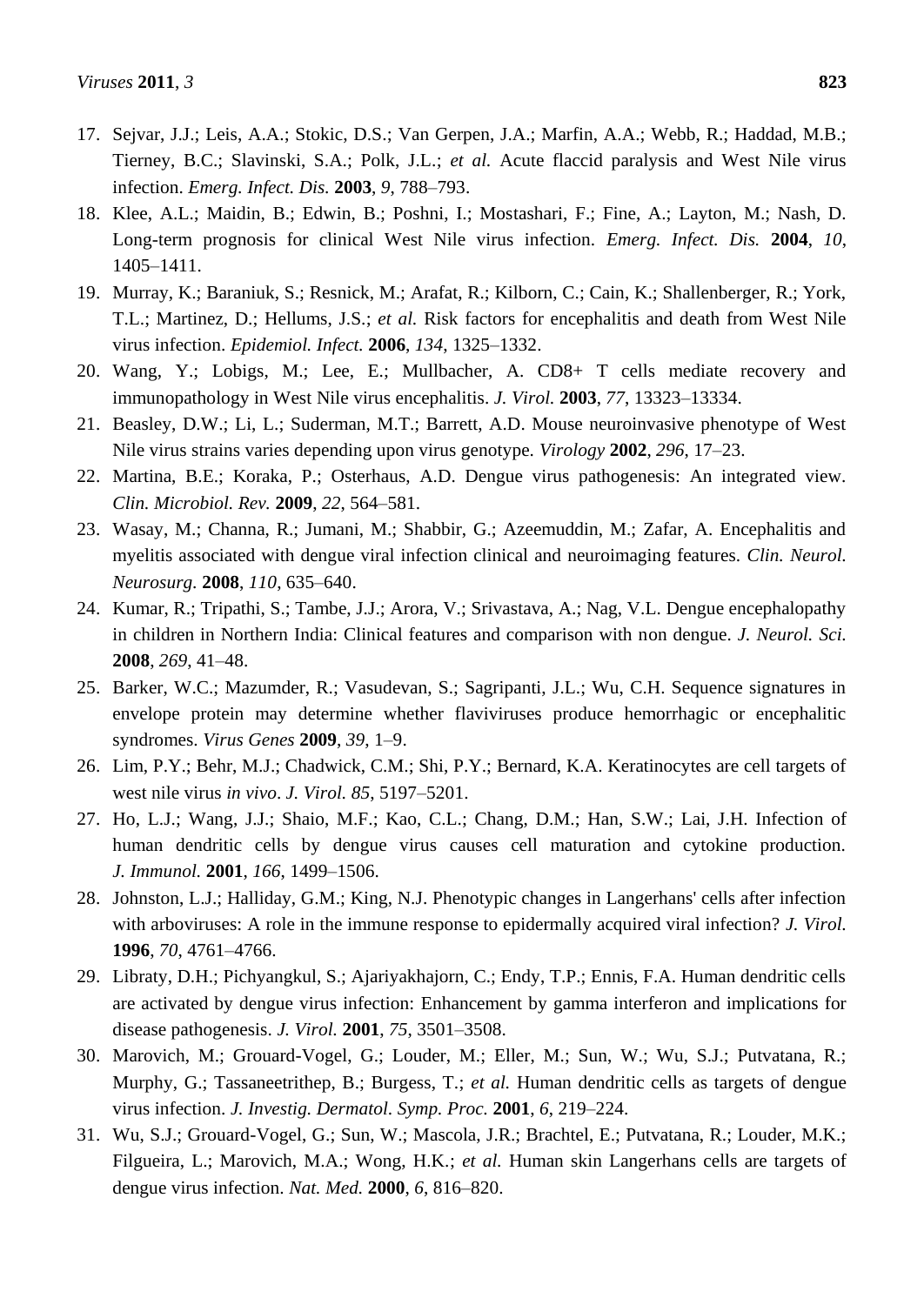- 32. Rios, M.; Zhang, M.J.; Grinev, A.; Srinivasan, K.; Daniel, S.; Wood, O.; Hewlett, I.K.; Dayton, A.I. Monocytes-macrophages are a potential target in human infection with West Nile virus through blood transfusion. *Transfusion* **2006**, *46*, 659–667.
- 33. Nathanson, N. Slow viruses and chronic disease: The contribution of epidemiology. *Publ. Health Rep.* **1980**, *95*, 436–443.
- 34. Beasley, D.W.; Barrett, A.D. Identification of neutralizing epitopes within structural domain III of the West Nile virus envelope protein. *J. Virol.* **2002**, *76*, 13097–13100.
- 35. Deubel, V.; Fiette, L.; Gounon, P.; Drouet, M.T.; Khun, H.; Huerre, M.; Banet, C.; Malkinson, M.; Despres, P. Variations in biological features of West Nile viruses. *Ann. New York Acad. Sci.* **2001**, *951*, 195–206.
- 36. Chambers, T.J.; Halevy, M.; Nestorowicz, A.; Rice, C.M.; Lustig, S. West Nile virus envelope proteins: Nucleotide sequence analysis of strains differing in mouse neuroinvasiveness. *J. Gen. Virol.* **1998**, *79*, 2375–2380.
- 37. Kramer-Hammerle, S.; Rothenaigner, I.; Wolff, H.; Bell, J.E.; Brack-Werner, R. Cells of the central nervous system as targets and reservoirs of the human immunodeficiency virus. *Virus Res.* **2005**, *111*, 194–213.
- 38. Monath, T.P.; Cropp, C.B.; Harrison, A.K. Mode of entry of a neurotropic arbovirus into the central nervous system. Reinvestigation of an old controversy. *Lab. Invest.* **1983**, *48*, 399–410.
- 39. Garcia-Tapia, D.; Loiacono, C.M.; Kleiboeker, S.B. Replication of West Nile virus in equine peripheral blood mononuclear cells. *Vet. Immunol. Immunopathol.* **2006**, *110*, 229–244.
- 40. Hunsperger, E.A.; Roehrig, J.T. Temporal analyses of the neuropathogenesis of a West Nile virus infection in mice. *J. Neurovirol.* **2006**, *12*, 129–139.
- 41. Johnson, R.T. *Viral Infections of the Nervous System*, 2nd ed.; Lippincott Williams & Wilkins: Philadelphia, PA, USA, 1998.
- 42. Samuel, M.A.; Wang, H.; Siddharthan, V.; Morrey, J.D.; Diamond, M.S. Axonal transport mediates West Nile virus entry into the central nervous system and induces acute flaccid paralysis. *Proc. Natl. Acad. Sci. U. S. A.* **2007**, *104*, 17140–17145.
- 43. Armah, H.B.; Wang, G.; Omalu, B.I.; Tesh, R.B.; Gyure, K.A.; Chute, D.J.; Smith, R.D.; Dulai, P.; Vinters, H.V.; Kleinschmidt-DeMasters, B.K.; *et al.* Systemic distribution of West Nile virus infection: postmortem immunohistochemical study of six cases. *Brain Pathol.* **2007**, *17*, 354–362.
- 44. Cheeran, M.C.; Hu, S.; Sheng, W.S.; Rashid, A.; Peterson, P.K.; Lokensgard, J.R. Differential responses of human brain cells to West Nile virus infection. *J. Neurovirol.* **2005**, *11*, 512–524.
- 45. Verma, S.; Kumar, M.; Gurjav, U.; Lum, S.; Nerurkar, V.R. Reversal of West Nile virus-induced blood-brain barrier disruption and tight junction proteins degradation by matrix metalloproteinases inhibitor. *Virology* **2009**, *397*, 130–138.
- 46. Jordan, I.; Briese, T.; Fischer, N.; Lau, J.Y.; Lipkin, W.I. Ribavirin inhibits West Nile virus replication and cytopathic effect in neural cells. *J. Infect. Dis.* **2000**, *182*, 1214–1217.
- 47. Liu, Y.; King, N.; Kesson, A.; Blanden, R.V.; Mullbacher, A. West Nile virus infection modulates the expression of class I and class II MHC antigens on astrocytes *in vitro*. *Ann. New York Acad. Sci.* **1988**, *540*, 483–485.
- 48. Parquet, M.C.; Kumatori, A.; Hasebe, F.; Morita, K.; Igarashi, A. West Nile virus-induced bax-dependent apoptosis. *FEBS Lett.* **2001**, *500*, 17–24.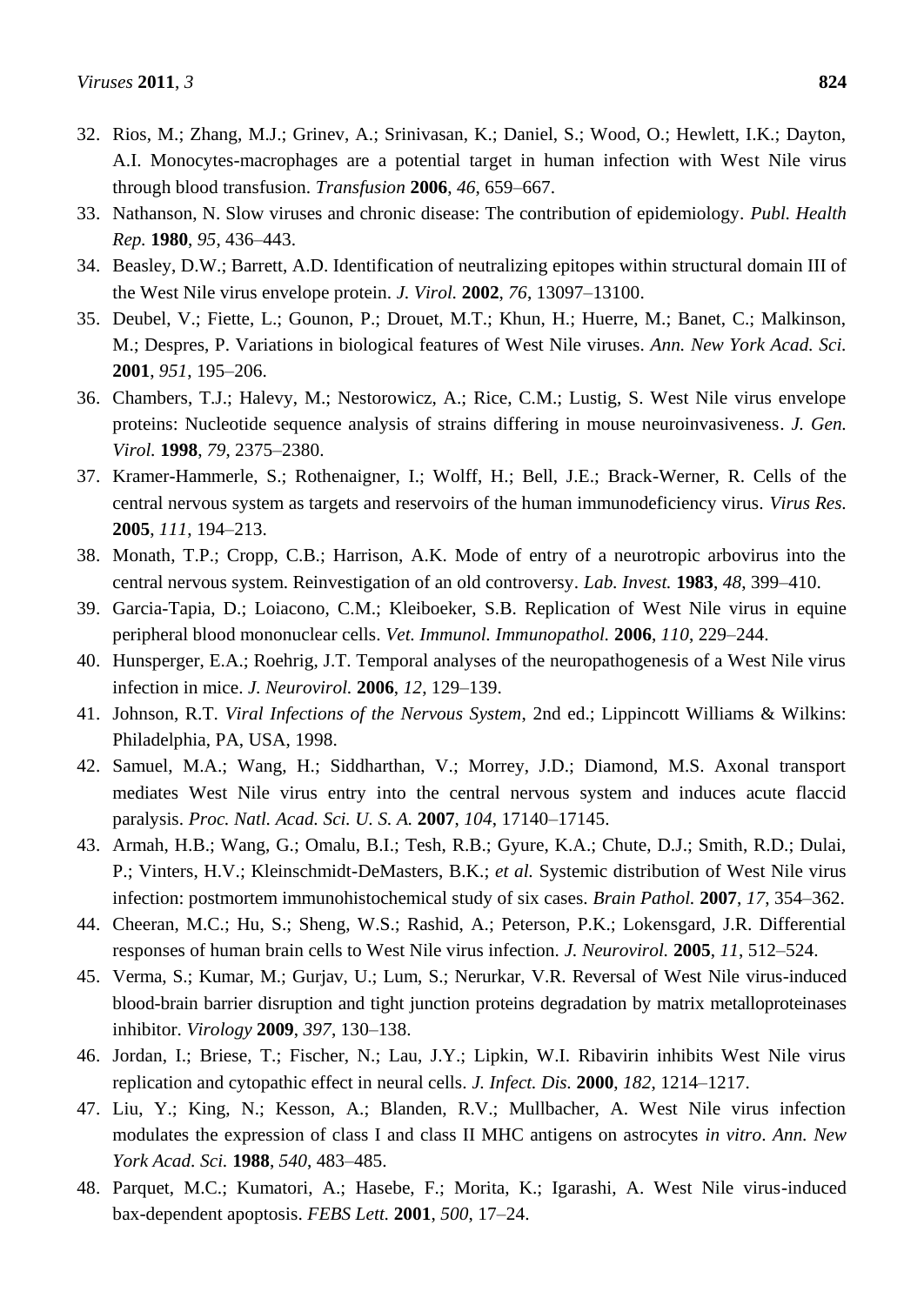- 49. Shrestha, B.; Gottlieb, D.; Diamond, M.S. Infection and injury of neurons by West Nile encephalitis virus. *J. Virol.* **2003**, *77*, 13203–13213.
- 50. Xiao, S.Y.; Guzman, H.; Zhang, H.; Travassos da Rosa, A.P.; Tesh, R.B. West Nile virus infection in the golden hamster (Mesocricetus auratus): A model for West Nile encephalitis. *Emerg. Infect. Dis.* **2001**, *7*, 714–721.
- 51. Diamond, M.S.; Shrestha, B.; Marri, A.; Mahan, D.; Engle, M. B cells and antibody play critical roles in the immediate defense of disseminated infection by West Nile encephalitis virus. *J. Virol.* **2003**, *77*, 2578–2586.
- 52. Sampson, B.A.; Ambrosi, C.; Charlot, A.; Reiber, K.; Veress, J.F.; Armbrustmacher, V. The pathology of human West Nile Virus infection. *Hum. Pathol.* **2000**, *31*, 527–531.
- 53. Shieh, W.J.; Guarner, J.; Layton, M.; Fine, A.; Miller, J.; Nash, D.; Campbell, G.L.; Roehrig, J.T.; Gubler, D.J.; Zaki, S.R. The role of pathology in an investigation of an outbreak of West Nile encephalitis in New York, 1999. *Emerg. Infect. Dis.* **2000**, *6*, 370–372.
- 54. McElhaney, J.E.; Effros, R.B. Immunosenescence: what does it mean to health outcomes in older adults? *Curr. Opin. Immunol.* **2009**, *21*, 418–424.
- 55. Diamond, M.S.; Sitati, E.M.; Friend, L.D.; Higgs, S.; Shrestha, B.; Engle, M. A critical role for induced IgM in the protection against West Nile virus infection. *J. Exp. Med.* **2003**, *198*, 1853–1862.
- 56. Sitati, E.M.; Diamond, M.S. CD4+ T-cell responses are required for clearance of West Nile virus from the central nervous system. *J. Virol.* **2006**, *80*, 12060–12069.
- 57. Shrestha, B.; Diamond, M.S. Role of CD8+ T cells in control of West Nile virus infection. *J. Virol.* **2004**, *78*, 8312–8321.
- 58. Bear, M.F., Connors, B., Paradiso, M. *Neuroscience—Exploring the Brain*, 3rd ed.; Lippincott Williams & Wilkins: Philadelphia, PA, USA, 2006.
- 59. Kandel, E.R., Schwartz, J.H., Jessell, T.M. *Principles of Neural Science, Nerve Cells and Behavior*, 4th ed.; McGraw-Hill: New York, NY, USA, 2000.
- 60. Hilgetag, C.C.; Barbas, H. Are there ten times more glia than neurons in the brain? *Brain Struct. Funct.* **2009**, *213*, 365–366.
- 61. Carson, M.J.; Doose, J.M.; Melchior, B.; Schmid, C.D.; Ploix, C.C. CNS immune privilege: hiding in plain sight. *Immunol. Rev.* **2006**, *213*, 48–65.
- 62. Halevy, M.; Akov, Y.; Ben-Nathan, D.; Kobiler, D.; Lachmi, B.; Lustig, S. Loss of active neuroinvasiveness in attenuated strains of West Nile virus: Pathogenicity in immunocompetent and SCID mice. *Arch. Virol.* **1994**, *137*, 355–370.
- 63. Lustig, S.; Danenberg, H.D.; Kafri, Y.; Kobiler, D.; Ben-Nathan, D. Viral neuroinvasion and encephalitis induced by lipopolysaccharide and its mediators. *J. Exp. Med.* **1992**, *176*, 707–712.
- 64. McCandless, E.E.; Wang, Q.; Woerner, B.M.; Harper, J.M.; Klein, R.S. CXCL12 limits inflammation by localizing mononuclear infiltrates to the perivascular space during experimental autoimmune encephalomyelitis. *J. Immunol.* **2006**, *177*, 8053–8064.
- 65. Cruz-Orengo, L.; Holman, D.W.; Dorsey, D.; Zhou, L.; Zhang, P.; Wright, M.; McCandless, E.E.; Patel, J.R.; Luker, G.D.; Littman, D.R.; *et al.* CXCR7 influences leukocyte entry into the CNS parenchyma by controlling abluminal CXCL12 abundance during autoimmunity. *J. Exp. Med.* **2011**, *208*, 327–339.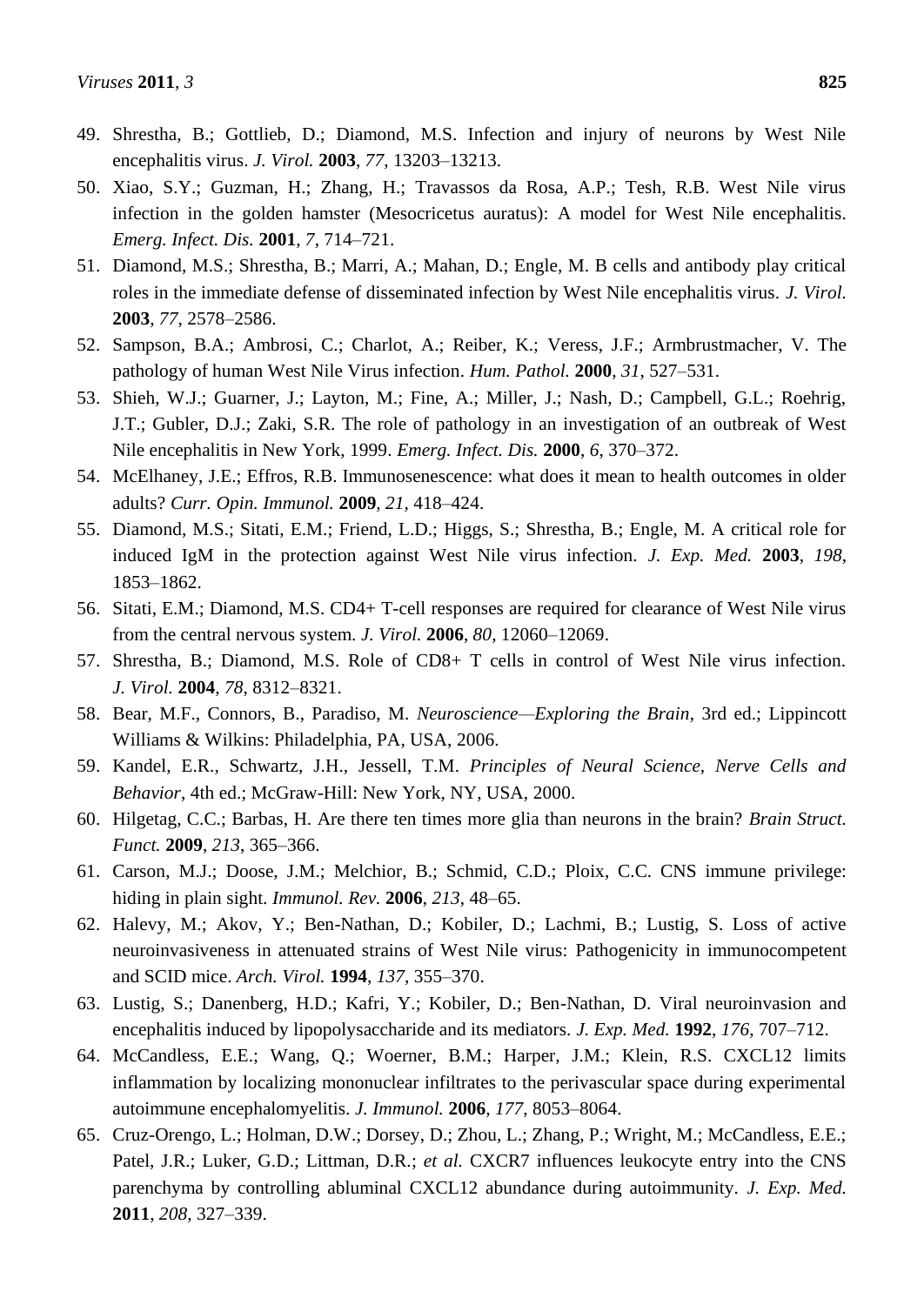- 66. Savarin, C.; Stohlman, S.A.; Atkinson, R.; Ransohoff, R.M.; Bergmann, C.C. Monocytes regulate T cell migration through the glia limitans during acute viral encephalitis. *J. Virol.* **2010**, *84*, 4878–4888.
- 67. Garcia-Touchard, A.; Henry, T.D.; Sangiorgi, G.; Spagnoli, L.G.; Mauriello, A.; Conover, C.; Schwartz, R.S. Extracellular proteases in atherosclerosis and restenosis. *Arterioscler. Thromb. Vasc. Biol.* **2005**, *25*, 1119–1127.
- 68. Reddy, V.Y.; Zhang, Q.Y.; Weiss, S.J. Pericellular mobilization of the tissue-destructive cysteine proteinases, cathepsins B, L, and S, by human monocyte-derived macrophages. *Proc. Natl. Acad. Sci. U. S. A.* **1995**, *92*, 3849–3853.
- 69. Reijerkerk, A.; Kooij, G.; van der Pol, S.M.; Leyen, T.; van Het Hof, B.; Couraud, P.O.; Vivien, D.; Dijkstra, C.D.; de Vries, H.E. Tissue-type plasminogen activator is a regulator of monocyte diapedesis through the brain endothelial barrier. *J. Immunol.* **2008**, *181*, 3567–3574.
- 70. Jaattela, M. Programmed cell death: many ways for cells to die decently. *Ann. Med.* **2002**, *34*, 480–488.
- 71. Lockshin, R.A.; Zakeri, Z. Programmed cell death and apoptosis: origins of the theory. *Nat. Rev.*  **2001**, *2*, 545–550.
- 72. Fink, S.L.; Cookson, B.T. Apoptosis, pyroptosis, and necrosis: mechanistic description of dead and dying eukaryotic cells. *Infect. Immun.* **2005**, *73*, 1907–1916.
- 73. Brennan, M.A.; Cookson, B.T. Salmonella induces macrophage death by caspase-1-dependent necrosis. *Mol. Microbiol.* **2000**, *38*, 31–40.
- 74. Chen, Y.; Smith, M.R.; Thirumalai, K.; Zychlinsky, A. A bacterial invasin induces macrophage apoptosis by binding directly to ICE. *EMBO J.* **1996**, *15*, 3853–3860.
- 75. Hersh, D.; Monack, D.M.; Smith, M.R.; Ghori, N.; Falkow, S.; Zychlinsky, A. The Salmonella invasin SipB induces macrophage apoptosis by binding to caspase-1. *Proc. Natl. Acad. Sci. U. S. A.* **1999**, *96*, 2396–2401.
- 76. Hilbi, H.; Chen, Y.; Thirumalai, K.; Zychlinsky, A. The interleukin 1beta-converting enzyme, caspase 1, is activated during Shigella flexneri-induced apoptosis in human monocyte-derived macrophages. *Infect. Immun.* **1997**, *65*, 5165–5170.
- 77. Hilbi, H.; Moss, J.E.; Hersh, D.; Chen, Y.; Arondel, J.; Banerjee, S.; Flavell, R.A.; Yuan, J.; Sansonetti, P.J.; Zychlinsky, A. Shigella-induced apoptosis is dependent on caspase-1 which binds to IpaB. *J. Biol. Chem.* **1998**, *273*, 32895–32900.
- 78. Li, P.; Allen, H.; Banerjee, S.; Franklin, S.; Herzog, L.; Johnston, C.; McDowell, J.; Paskind, M.; Rodman, L.; Salfeld, J.; *et al.* Mice deficient in IL-1 beta-converting enzyme are defective in production of mature IL-1 beta and resistant to endotoxic shock. *Cell* **1995**, *80*, 401–411.
- 79. Fantuzzi, G.; Dinarello, C.A. Interleukin-18 and interleukin-1 beta: Two cytokine substrates for ICE (caspase-1). *J. Clin. Immunol.* **1999**, *19*, 1–11.
- 80. Shi, L.; Chen, G.; MacDonald, G.; Bergeron, L.; Li, H.; Miura, M.; Rotello, R.J.; Miller, D.K.; Li, P.; Seshadri, T.; *et al.* Activation of an interleukin 1 converting enzyme-dependent apoptosis pathway by granzyme B. *Proc. Natl. Acad. Sci. U. S. A.* **1996**, *93*, 11002–11007.
- 81. Liu, X.H.; Kwon, D.; Schielke, G.P.; Yang, G.Y.; Silverstein, F.S.; Barks, J.D. Mice deficient in interleukin-1 converting enzyme are resistant to neonatal hypoxic-ischemic brain damage. *J. Cereb. Blood Flow Metab.* **1999**, *19*, 1099–1108.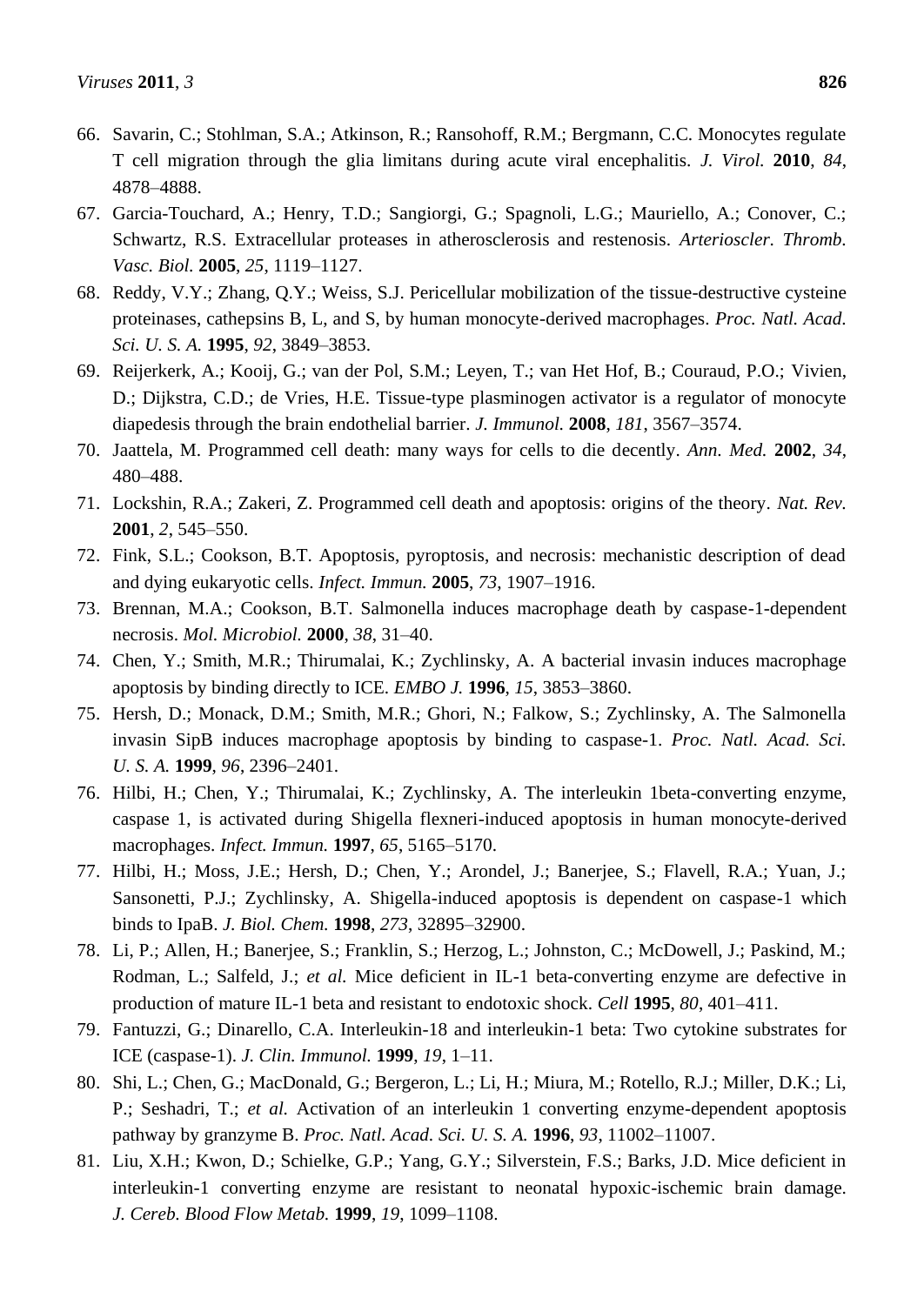- 82. Zhang, W.H.; Wang, X.; Narayanan, M.; Zhang, Y.; Huo, C.; Reed, J.C.; Friedlander, R.M. Fundamental role of the Rip2/caspase-1 pathway in hypoxia and ischemia-induced neuronal cell death. *Proc. Natl. Acad. Sci. U. S. A.* **2003**, *100*, 16012–16017.
- 83. Frantz, S.; Ducharme, A.; Sawyer, D.; Rohde, L.E.; Kobzik, L.; Fukazawa, R.; Tracey, D.; Allen, H.; Lee, R.T.; Kelly, R.A. Targeted deletion of caspase-1 reduces early mortality and left ventricular dilatation following myocardial infarction. *J. Mol. Cell Cardiol.* **2003**, *35*, 685–694.
- 84. Kolodgie, F.D.; Narula, J.; Burke, A.P.; Haider, N.; Farb, A.; Hui-Liang, Y.; Smialek, J.; Virmani, R. Localization of apoptotic macrophages at the site of plaque rupture in sudden coronary death. *Amer. J. Pathol.* **2000**, *157*, 1259–1268.
- 85. Raung, S.L.; Kuo, M.D.; Wang, Y.M.; Chen, C.J. Role of reactive oxygen intermediates in Japanese encephalitis virus infection in murine neuroblastoma cells. *Neurosci. Lett.* **2001**, *315*, 9–12.
- 86. Weissenbock, H.; Bakonyi, T.; Chvala, S.; Nowotny, N. Experimental Usutu virus infection of suckling mice causes neuronal and glial cell apoptosis and demyelination. *Acta Neuropathol.* **2004**, *108*, 453–460.
- 87. Yang, J.S.; Ramanathan, M.P.; Muthumani, K.; Choo, A.Y.; Jin, S.H.; Yu, Q.C.; Hwang, D.S.; Choo, D.K.; Lee, M.D.; Dang, K.; *et al.* Induction of inflammation by West Nile virus capsid through the caspase-9 apoptotic pathway. *Emerg. Infect. Dis.* **2002**, *8*, 1379–1384.
- 88. Samuel, M.A.; Morrey, J.D.; Diamond, M.S. Caspase 3-dependent cell death of neurons contributes to the pathogenesis of West Nile virus encephalitis. *J. Virol.* **2007**, *81*, 2614–2623.
- 89. Hail, N., Jr.; Carter, B.Z.; Konopleva, M.; Andreeff, M. Apoptosis effector mechanisms: a requiem performed in different keys. *Apoptosis* **2006**, *11*, 889–904.
- 90. Kroemer, G.; Martin, S.J. Caspase-independent cell death. *Nat. Med.* **2005**, *11*, 725–730.
- 91. Chu, J.J.; Ng, M.L. The mechanism of cell death during West Nile virus infection is dependent on initial infectious dose. *J. Gen. Virol.* **2003**, *84*, 3305–3314.
- 92. Nakagawa, T.; Zhu, H.; Morishima, N.; Li, E.; Xu, J.; Yankner, B.A.; Yuan, J. Caspase-12 mediates endoplasmic-reticulum-specific apoptosis and cytotoxicity by amyloid-beta. *Nature*  **2000**, *403*, 98–103.
- 93. Wang, P.; Arjona, A.; Zhang, Y.; Sultana, H.; Dai, J.; Yang, L.; LeBlanc, P.M.; Doiron, K.; Saleh, M.; Fikrig, E. Caspase-12 controls West Nile virus infection via the viral RNA receptor RIG-I. *Nat. Immunol.* **2010**, *11*, 912–919.
- 94. Yu, C.Y.; Hsu, Y.W.; Liao, C.L.; Lin, Y.L. Flavivirus infection activates the XBP1 pathway of the unfolded protein response to cope with endoplasmic reticulum stress. *J. Virol.* **2006**, *80*, 11868–11880.
- 95. van Marle, G.; Antony, J.; Ostermann, H.; Dunham, C.; Hunt, T.; Halliday, W.; Maingat, F.; Urbanowski, M.D.; Hobman, T.; Peeling, J.; *et al.* West Nile virus-induced neuroinflammation: glial infection and capsid protein-mediated neurovirulence. *J. Virol.* **2007**, *81*, 10933–10949.
- 96. Klein, R.S.; Lin, E.; Zhang, B.; Luster, A.D.; Tollett, J.; Samuel, M.A.; Engle, M.; Diamond, M.S. Neuronal CXCL10 directs CD8+ T-cell recruitment and control of West Nile virus encephalitis. *J. Virol.* **2005**, *79*, 11457–11466.